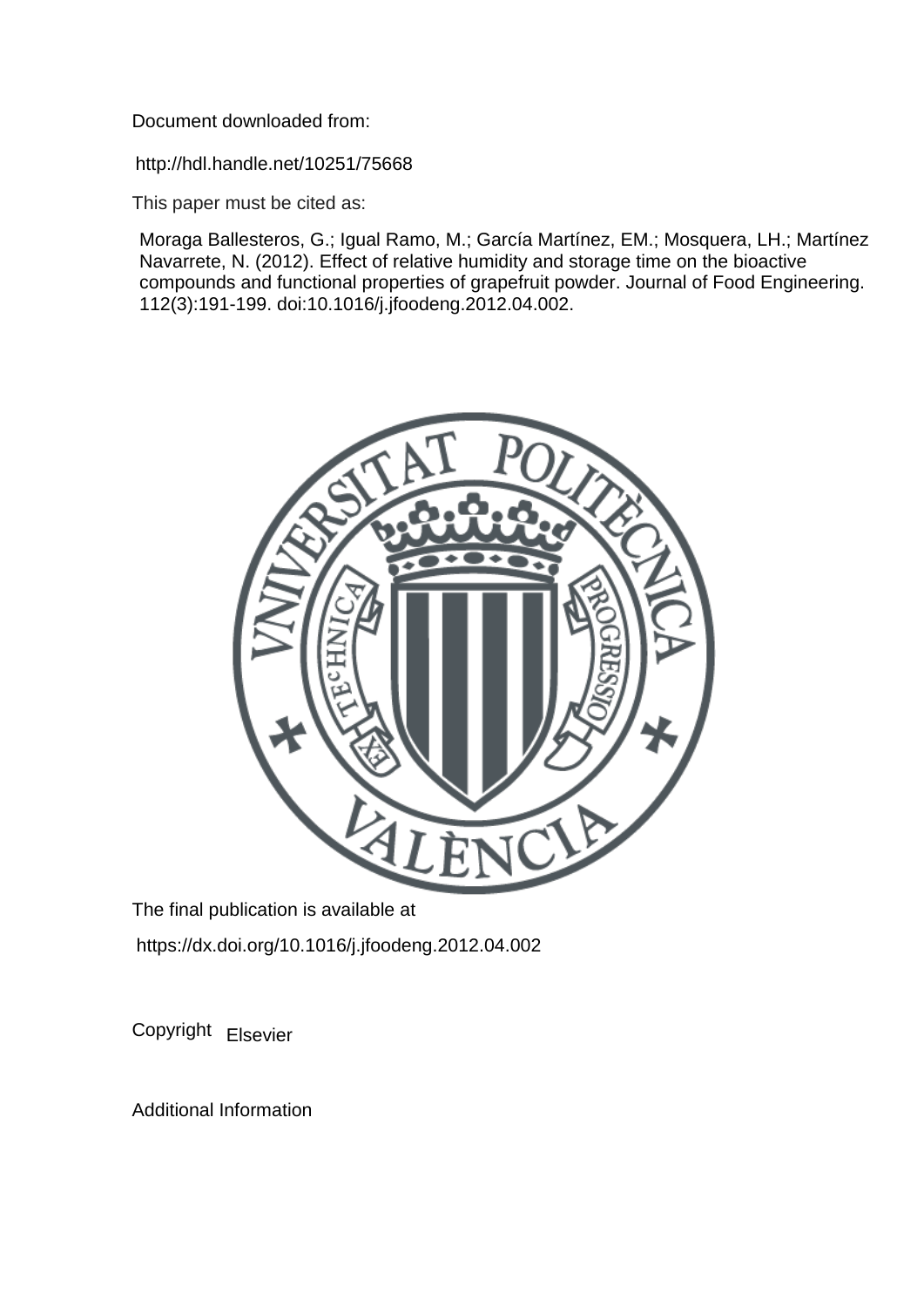| $\mathbf{1}$   | Effect of relative humidity and storage time on the bioactive compounds                                                                             |
|----------------|-----------------------------------------------------------------------------------------------------------------------------------------------------|
| $\overline{2}$ | and functional properties of grapefruit powder                                                                                                      |
| 3              |                                                                                                                                                     |
| 4              | G. Moraga <sup>1</sup> , M. Igual <sup>1</sup> , E. García-Martínez <sup>1</sup> , L.H. Mosquera <sup>2</sup> , N. Martínez-Navarrete <sup>*1</sup> |
| 5              | <sup>1</sup> Universidad Politécnica de Valencia, Departamento de Tecnología de Alimentos, Grupo                                                    |
| 6              | de Investigación e Innovación Alimentaria, Camino de Vera s/n, 46022 Valencia, Spain.                                                               |
| $\tau$         | <sup>2</sup> Universidad Tecnológica del Chocó, Grupo de Investigación en Valoración y                                                              |
| 8              | Aprovechamiento de la Biodiversidad, Carrera 22, No. 18 B – 10 Quibdó, Colombia.                                                                    |
| 9              |                                                                                                                                                     |
| 10             | Abstract                                                                                                                                            |
| 11             | The modified state diagram of freeze-dried grapefruit powder was obtained in order to                                                               |
| 12             | determine the critical water content and critical water activity that cause the glass transition                                                    |
| 13             | of the amorphous matrix at storage temperature. At 20°C these values were in the ranges of                                                          |
| 14             | 0.031-0.057 g water/ g product and 0.089-0.210, respectively. Below those critical values,                                                          |
| 15             | the glassy state of the amorphous matrix is guaranteed, thus avoiding an increase in the rate                                                       |
| 16             | of the deteriorative reactions related to the loss of the bioactive compounds in the fruit                                                          |
| 17             | (organic acids, vitamin C, main flavonoids, and total phenols) which contribute to the                                                              |
| 18             | antioxidant capacity (AAO) of grapefruit. In the rubbery state, a certain time is needed for                                                        |
| 19             | these degradative reactions to start. This time depends on the water content of the sample,                                                         |
|                | *Corresponding author                                                                                                                               |
|                | Telephone: 0034 96 387 73 62                                                                                                                        |

Fax: 0034 96 387 73 69

E-mail address: nmartin@tal.upv.es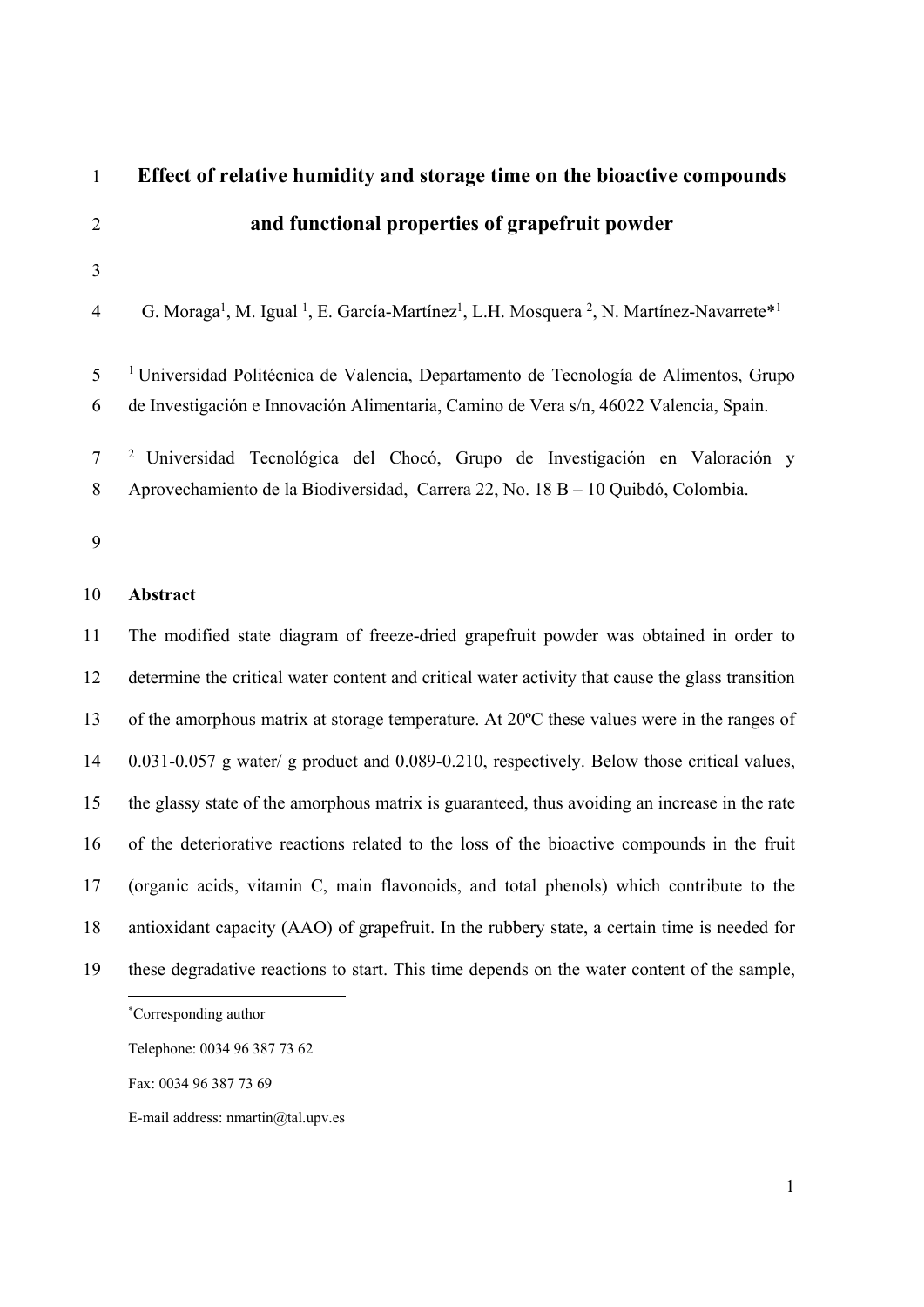20 the greater the water content the lower the time needed. In this study, the powder was stable 21 for a relatively long storage time (3 months) regardless the relative humidity, due to the 22 limited mobility of the molecular system. Between 3 and 6 months had to pass before a 23 significant loss of bioactive compounds was observed; the higher the relative humidity, the 24 greater the loss.

25 **Keywords:** freeze-drying, glass transition, water activity, antioxidant capacity, phenolic 26 compounds, vitamin C, organic acids.

27

#### 28 **1. Introduction**

29

30 Nowadays, there is a great deal of interest surrounding the healthy properties of fruit, as 31 its intake appears to be associated with a reduced risk of chronic and degenerative diseases, 32 such as cancer and cardiovascular diseases. This protective effect seems to be linked to its 33 antioxidant activity, mainly related to the presence of vitamin C and a series of non-34 nutritive substances, called phytochemicals, which mainly include phenolic compounds 35 (Igual et al., 2011). These compounds may inhibit the development of major oxidative 36 reactions of the human body as they should neutralise free radicals (Xu et al., 2008). On the 37 other hand, organic acids present in fruit, including citric, tartaric and malic acids, are 38 important components which both contribute flavour attributes (Cen et al., 2007) and also 39 help to stabilise ascorbic acid and phenolic compounds (Wang et al., 2007).

40 Grapefruit is a citrus fruit with especially high amounts of ascorbic acid and phenolic 41 compounds which are beneficial for human health (Xu et al., 2008; Igual et al., 2010). As 42 fresh fruit, however, its bitter taste limits its popularity among consumers and traditionally 43 it has been used by the industry to obtain marmalades and beverages. Nowadays,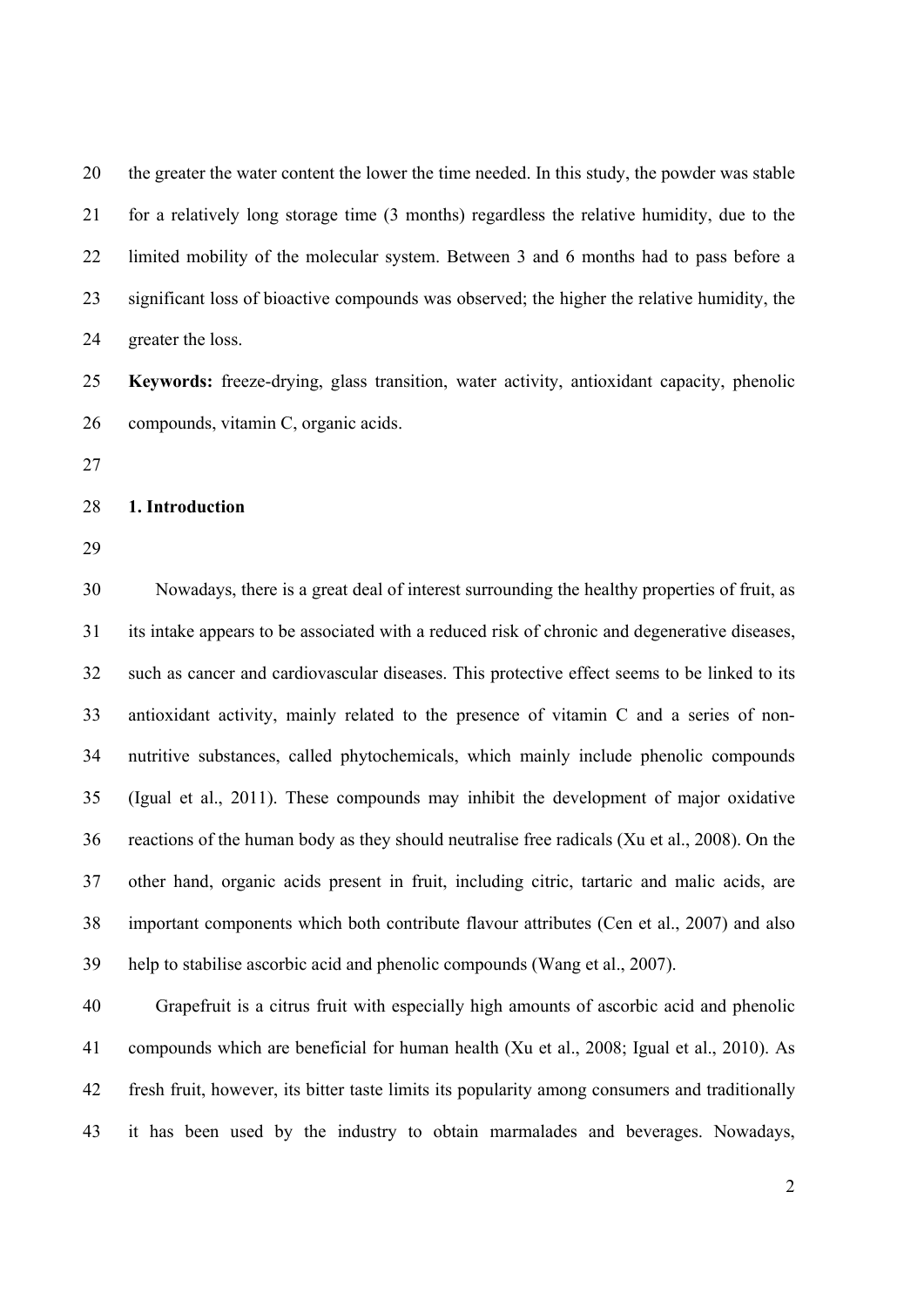44 techniques like spray-drying or freeze-drying have opened up new alternatives for the fruit 45 processing, as it is easier to handle, package and transport the obtained fruit powder at the 46 same time that they provide a high-quality product with a prolonged shelf life. Freeze-47 drying is considered as a reference process. The sublimation of ice, coupled with a low 48 process temperature, seems not only to preserve flavour and colour but also to minimize 49 thermal damage to heat sensitive nutrients. Moreover, freeze-dried fruit powders can be 50 reconstituted quickly to a good quality product (Mastrocola et al., 1997) or served as a 51 functional ingredient for various food systems and new products as they provide numerous 52 functional and nutritional benefits (Grabowski et al., 2008). Baby foods, sauces, soups, 53 extruded cereal products, fruit purees for confectionary products and fillings for frozen 54 toaster snacks are examples of these products.

55 Nevertheless, during freeze-drying the fruit is subjected to a rapid water removal that 56 usually results in a very hygroscopic amorphous matrix. It is well known that the physical 57 state of that phase, glassy or rubbery depending on the water content and temperature, is 58 directly related to the powder's stability. The change from the glassy to the rubbery state 59 occurs in a temperature range whose amplitude usually varies between 10 to 30 °C. Both 60 the onset and midpoint temperatures of the glass transition temperature range are 61 commonly referred to as glass transition temperature  $(T_g)$  (Roos, 1995). In powdered 62 products, the  $T_g$  can be considered as a critical parameter, since collapse, stickiness, caking, 63 agglomeration problems and re-crystallization phenomena may be avoided in the glassy 64 state of the amorphous matrix (Roos, 1995; Ahmed & Ramaswany, 2006; Wang & 65 Langrish, 2009; Fang & Bhandari, 2011). The structural changes caused by powder 66 collapse affect some physical properties, such as color or mechanical behavior.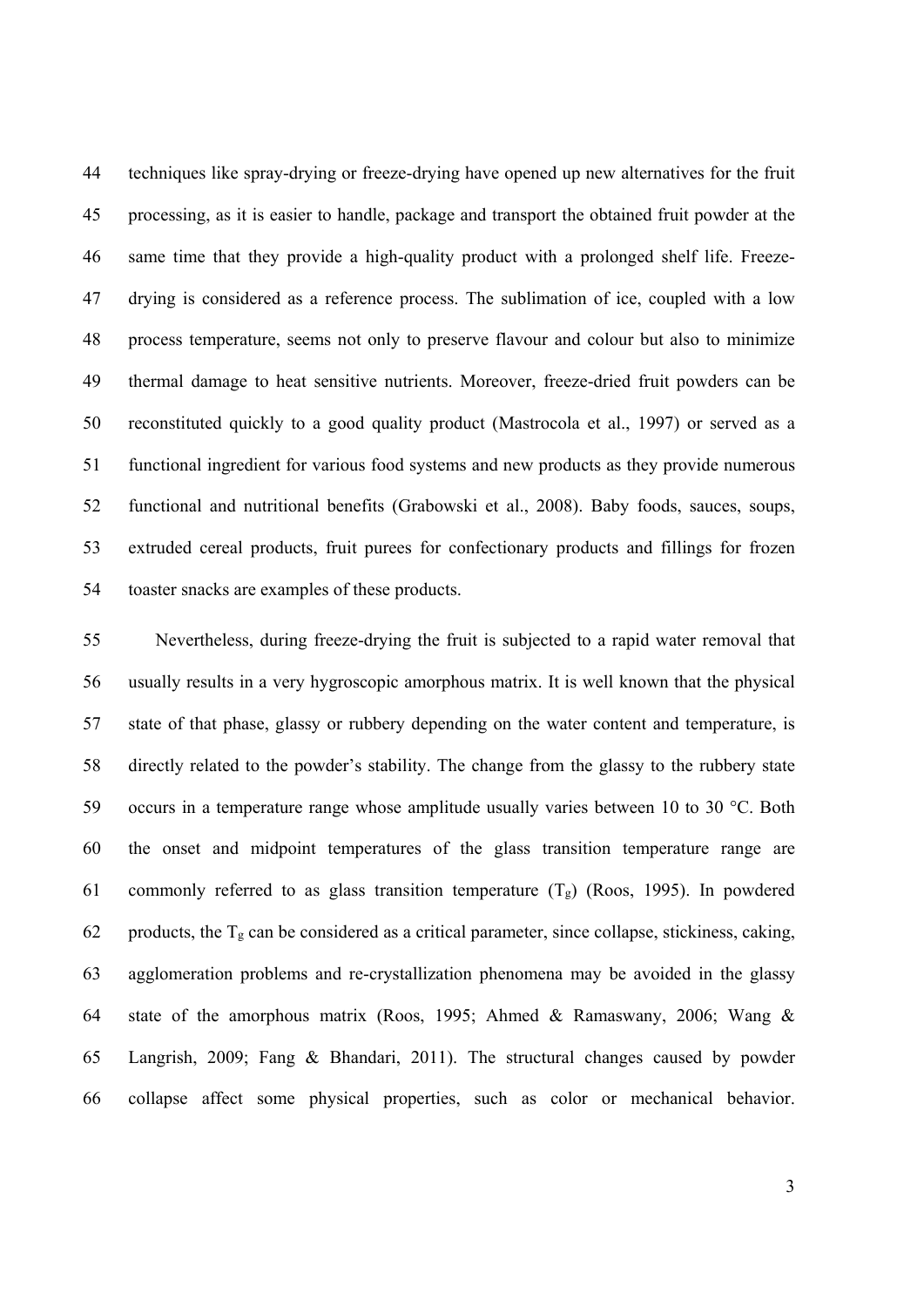67 Nevertheless, in many cases not only is the rubbery state required but also a certain water 68 content, greater than the critical water content necessary for the glass transition to occur, is 69 needed for non-enzymatic and enzymatic browning development (Mosquera et al., 2011). 70 Also in the glassy state, some chemical and enzymatic reactions dependent on molecular 71 diffusion, which could cause a loss in the functional value of a product, may be prevented. 72 However, the work carried out in this field is much more limited.

73 The low molecular weight of the major solutes of fruits, sugars and organic acids, 74 implies low  $T_g$  values of the amorphous matrix (Telis & Martínez-Navarrete, 2009). 75 Moreover, in the range of non-freezable water content of these foods, the physical state of 76 this matrix is very sensitive to small changes in temperature and moisture content that can 77 occur at the usual storage conditions of these products. In this sense, a change from a glassy 78 to a rubbery state can occur in the powder product as a consequence of a slight increase in 79 the temperature or in the product water content during its storage. Depending on storage 80 temperature, the glass transition will occur at a critical value of water content (CWC) and 81 water activity (CWA) of the sample, which can be considered an important factor for the 82 stability of the product. From this point of view, it has been demonstrated that the modified 83 state diagram of the amorphous phase, which includes the relationships between the 84 product water content, water activity and its physical state as a function of temperature, is a 85 useful tool with which to improve product processing and stability (Roos, 1993; Fabra et 86 al., 2009). It allows us to predict the critical water content and water activity at which the 87 glass transition occurs at a determined storage temperature of the product.

88 The aim of this work was to study the effect of storage time at different relative 89 humidities on the main bioactive compounds (vitamin C, major flavonoids, total phenols,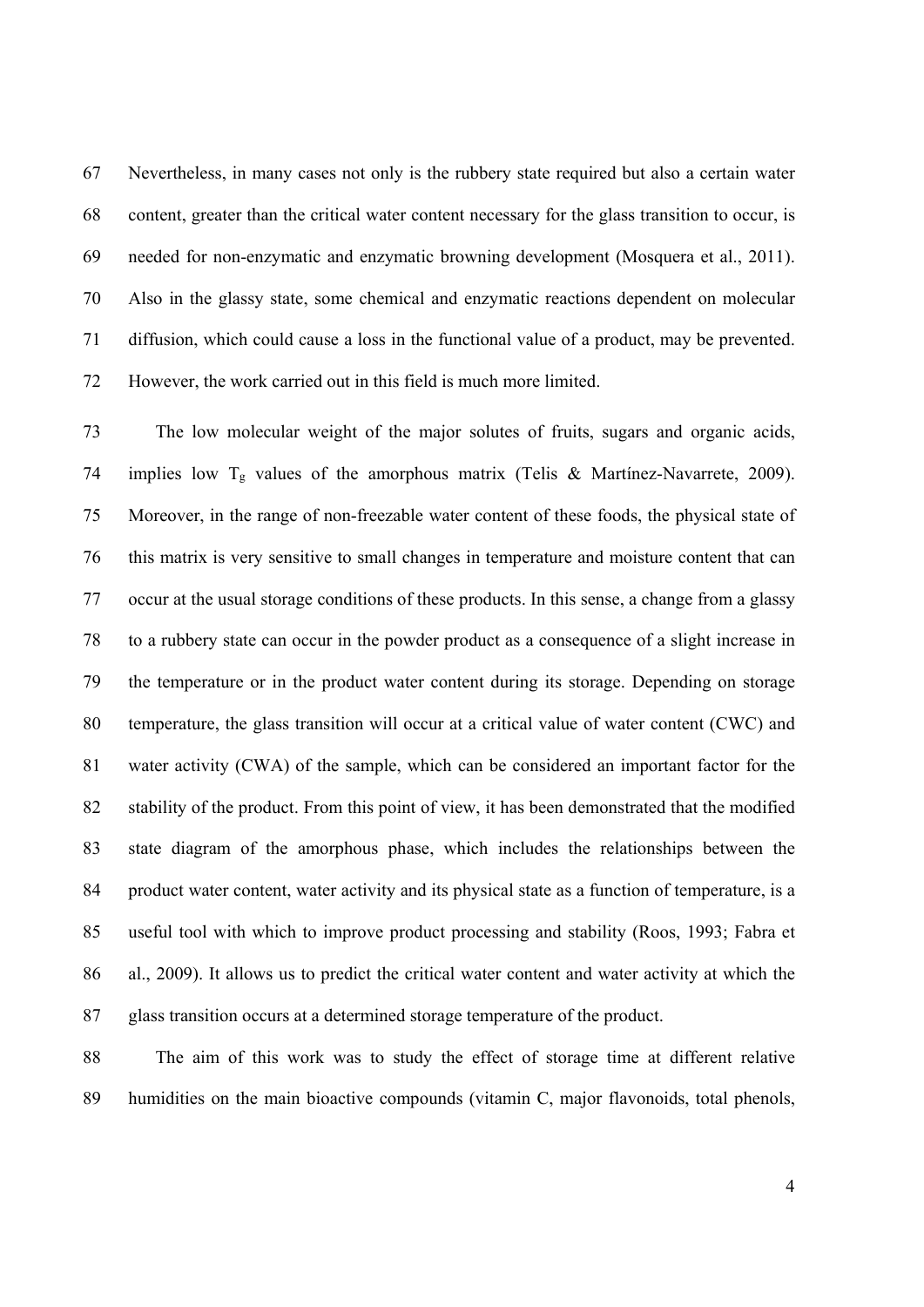90 major organic acids) and antioxidant capacity of freeze-dried grapefruit powder as related 91 to the physical state of its amorphous matrix.

92

### 93 **2. Materials and methods**

94

95 *2.1. Raw material* 

96 Grapefruits (*Citrus paradise* var. Star Ruby), from the city of Murcia, were purchased 97 in a local supermarket (Valencia, Spain). They were selected on the basis of a similar 98 soluble solid content  $({\sim}10$  °Brix) and apparent fruit quality (firmness, size, visual colour 99 and absence of physical damages). Fruit was processed in the laboratory immediately after 100 purchase.

101

# 102 *2.2. Sample preparation*

103 Grapefruits were washed, peeled with careful removal of the albedo and the seeds 104 removed to obtain the pulp. The pulp was cut and triturated in a bench top electrical food 105 processor (Thermomix TM 21, Vorwerk, Spain). Part of the triturated pulp was taken to 106 carry out the analytical determinations described in Section 2.3. ºBrix and pH were also 107 measured at 20 ºC by using a refractometer (Abbe Atago 89553 by Zeiss, Japan) and a pH 108 meter (model SevenEasy Conductivity, Mettler-Toledo, Switzerland), respectively. The rest 109 of the pulp was placed in aluminum pans (approximately 200 g in 0.5 cm thickness by pan) 110 and immediately frozen at -40 ºC for 24h before freeze-drying in a Telstar Lioalfa-6 111 Lyophyliser at  $10^{-2}$  Pa and -40 °C for 48h. The freeze-dried grapefruit (approximately 18 g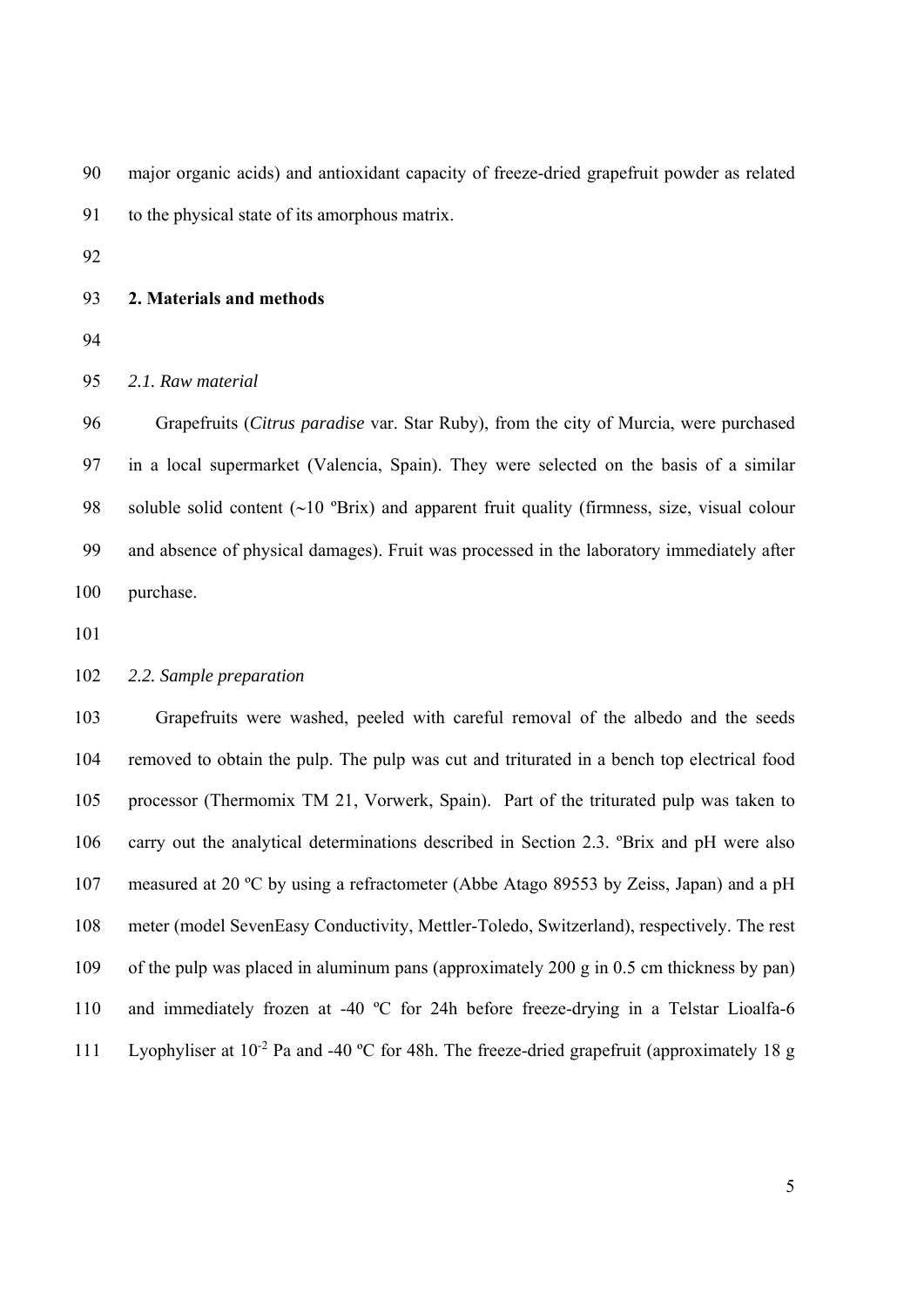112 by pan) was ground in a mortar to obtain a free flowing powder and the water content and 113 water activity were measured as described in Sections 2.3.1 and 2.3.2, respectively.

114 For sorption experiments, the freeze-dried powder was placed at 20ºC (P. Selecta Hot 115 Cold B 0-60 ºC, Barcelona, Spain) in hermetic chambers containing saturated salt solutions 116 (LiCl, CH<sub>3</sub>COOK, MgCl<sub>2</sub>, K<sub>2</sub>CO<sub>3</sub>, Mg(NO<sub>3</sub>)<sub>2</sub> and NaNO<sub>2</sub>). Three replicates of about 18 g 117 were placed in each chamber with different relative humidity (RH) levels, ranging between 118 11- 68 % (Greenspan, 1977). The sample weight was controlled till a constant value was 119 reached ( $\Delta m \leq \pm 0.0005$  g), when it was assumed that the equilibrium between the sample 120 and the atmosphere surrounding was reached (Spiess and Wolf, 1983). At this moment, the 121 aw of each sample was considered to be equal to the corresponding RH/100. In each 122 equilibrated sample, the corresponding equilibrium water content was analyzed as 123 described in Section 2.3.1. These values were used in order to construct the sorption 124 isotherm. Calorimetric analyses were carried out in each equilibrated sample in order to 125 analyze the glass transition temperature  $(T_g)$  by differential scanning calorimetry (DSC). 126 About 10 mg of each sample were placed into DSC pans (P/N SSC000C008, Seiko 127 Instruments), sealed and analyzed using a DSC 220CU-SSC5200 (Seiko instruments Inc.). 128 Heating rate was 5 ºC/min and temperature range varied between -100 to 100ºC, depending 129 on sample water content.

130 Samples were maintained at 20<sup>o</sup>C in the same hermetic chambers with different RH and 131 they were analyzed after 3 and 6 months of being freeze-dried, as described below.

132

## 133 *2.3. Analytical determinations*

134 All the analyses described below were carried out in triplicate on both fresh grapefruit 135 and in powdered samples. In order to compare the results, the powdered samples were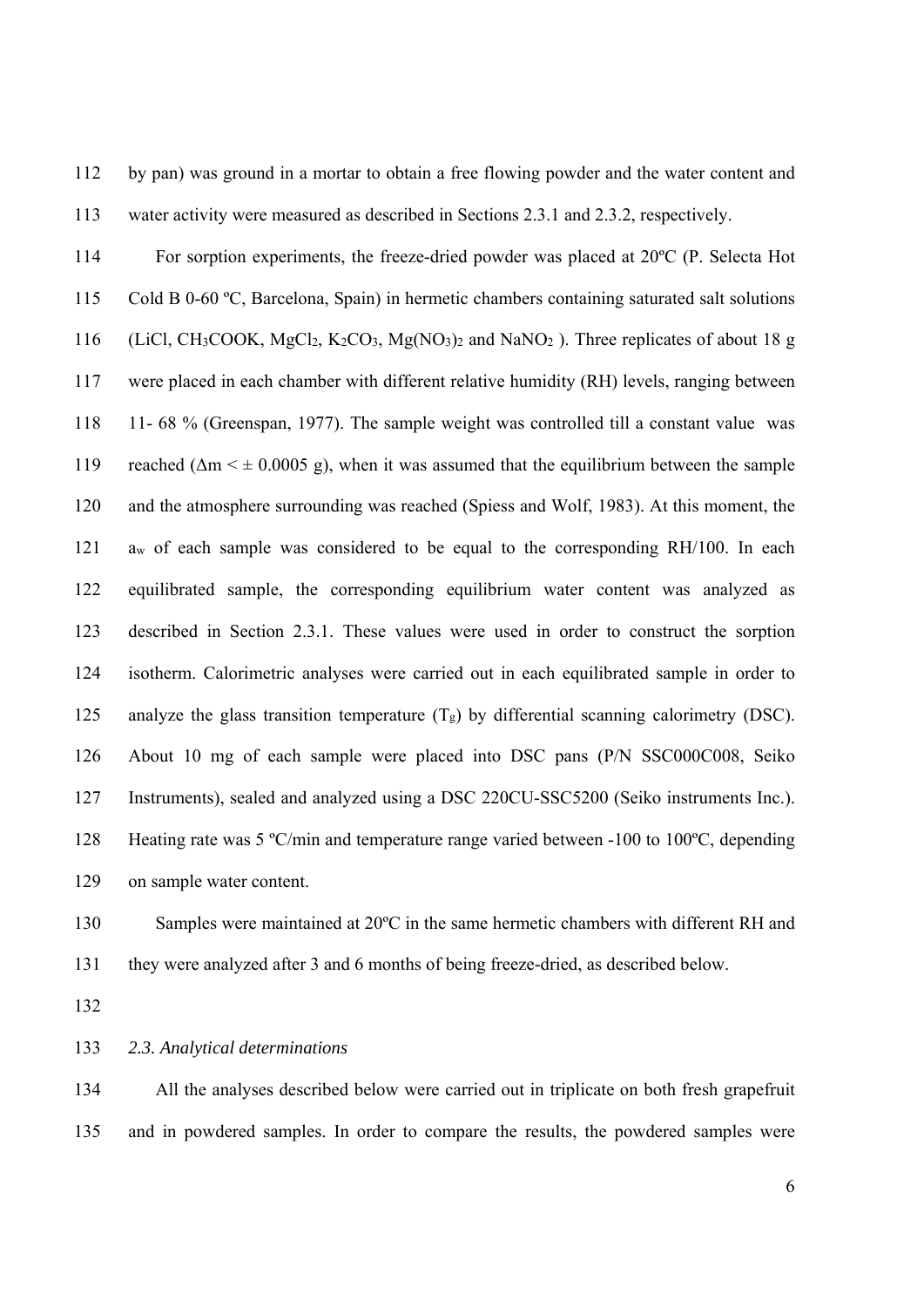136 previously rehydrated to reach the same water content as the fresh fruit. From this point of 137 view, all the results are referred to 100 g of fresh fruit and expressed as mean value  $\pm$ 138 standard deviation.

139

140 2.3.1. Water content

141 Mass fraction of water was obtained by vacuum drying the samples in a vacuum oven 142 (Vaciotem, J.P. Selecta) at 60 °C  $\pm$  1 °C under a pressure of < 100 mm Hg until constant 143 weight.

144

145 2.3.2. Water activity

146 Water activity of fresh grapefruit was measured by using a water activity meter 147 (Aqualab CX-2, Decagon Devices).

148

149 2.3.3. Organic acids

150 High performance liquid chromatography (HPLC, Jasco equipment, Italy) was applied 151 to the quantitative determination of citric (CA), malic (MA) and tartaric acid (TA), 152 according to Cen et al. (2007). Samples were centrifuged at 10,000 rpm for 15 min and 153 filtered through a 0.22  $\mu$ m membrane. HPLC method and instrumentation was: Ultrabase-154 C18, 5 m (4.6x250 mm) column (Análisis Vínicos, Spain); mobile phase 0.01mol/L 155 potassium dihydrogen phosphate solution, volume injection 20  $\mu$ L, flow rate 1mL/min, 156 detection at 215 nm and 25 ºC. Standard curves of each reference acid (Panreac, Spain) 157 were used to quantify the acids.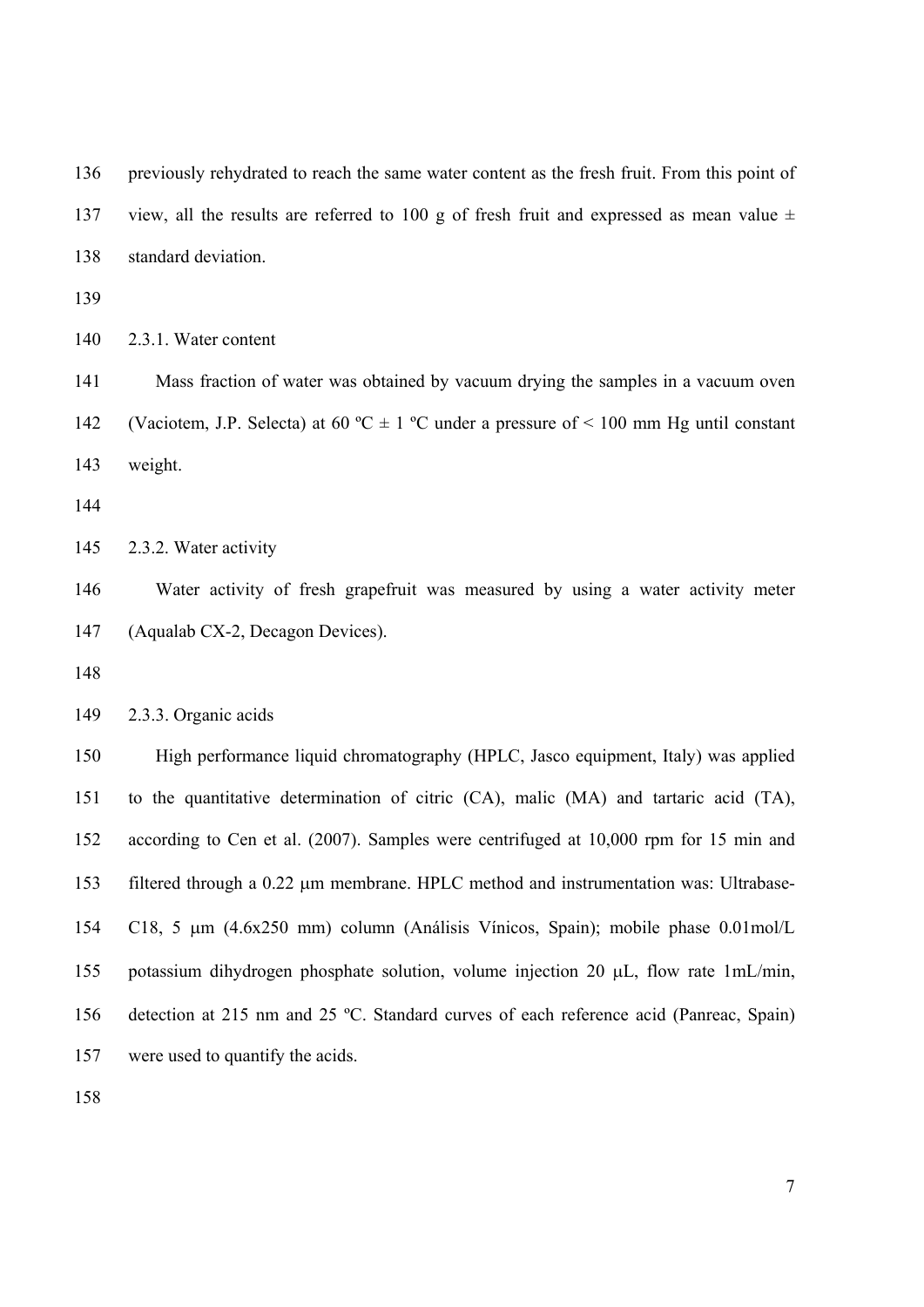### 159 2.3.4. Ascorbic acid and vitamin C

160 Ascorbic acid (AA) and vitamin C (ascorbic acid + dehydroascorbic acid) were 161 determined by HPLC (Jasco equipment, Italy). The method proposed by Xu et al. (2008) 162 was used to determine the ascorbic acid. A 1 mL sample was extracted with 9 mL 0.1% 163 oxalic acid for 3 min and filtered through a 0.45 µm membrane filter before injection. The 164 procedure employed to determine vitamin C was the reduction of dehydroascorbic acid to 165 ascorbic acid, using DL-dithiothreitol as reductant reagent (Sánchez-Moreno et al., 2003). 166 A 0.5 mL aliquot sample was taken to react with 2 mL of a 20 g/L dithiothreitol solution 167 for 2 h at room temperature in darkness. Afterwards, the same procedure as that used for 168 the ascorbic acid method was performed. The HPLC method and instrumentation was: 169 Ultrabase-C18, 5 µm (4.6x250 mm) column (Análisis Vínicos, Spain); mobile phase 0.1 % 170 oxalic acid, volume injection 20  $\mu$ L, flow rate 1mL/min, detection at 243 nm and at 25 °C. 171 AA standard solution (Panreac, Spain) was prepared.

172

173 2.3.5. Total phenols

174 Total phenols (TP) were analysed by using the method based on the Folin-Ciocalteu 175 method, which involves the reduction of the reagent by phenolic compounds with the 176 concomitant formation of a blue complex. The extraction consisted of homogenizing 35 g 177 of the sample (T25 Janke and Kunkel turrax) for 5 min with 40 mL of methanol, 10 mL of 178 HCl (6 N) and NaF (2 mM) (Tomás-Barberán, Gil, Cremin, Waterhouse Hess-Pierce & 179 Kader, 2001). The homogenate was centrifuged (10,000 rpm, 10 min, 4 ºC). 15 mL of 180 distilled water and 1.25 mL of Folin Ciocalteu reagent (Sigma-Aldrich, Germany) were 181 added to 25  $\mu$ L of the supernatant. The samples were mixed and allowed to stand for 8 min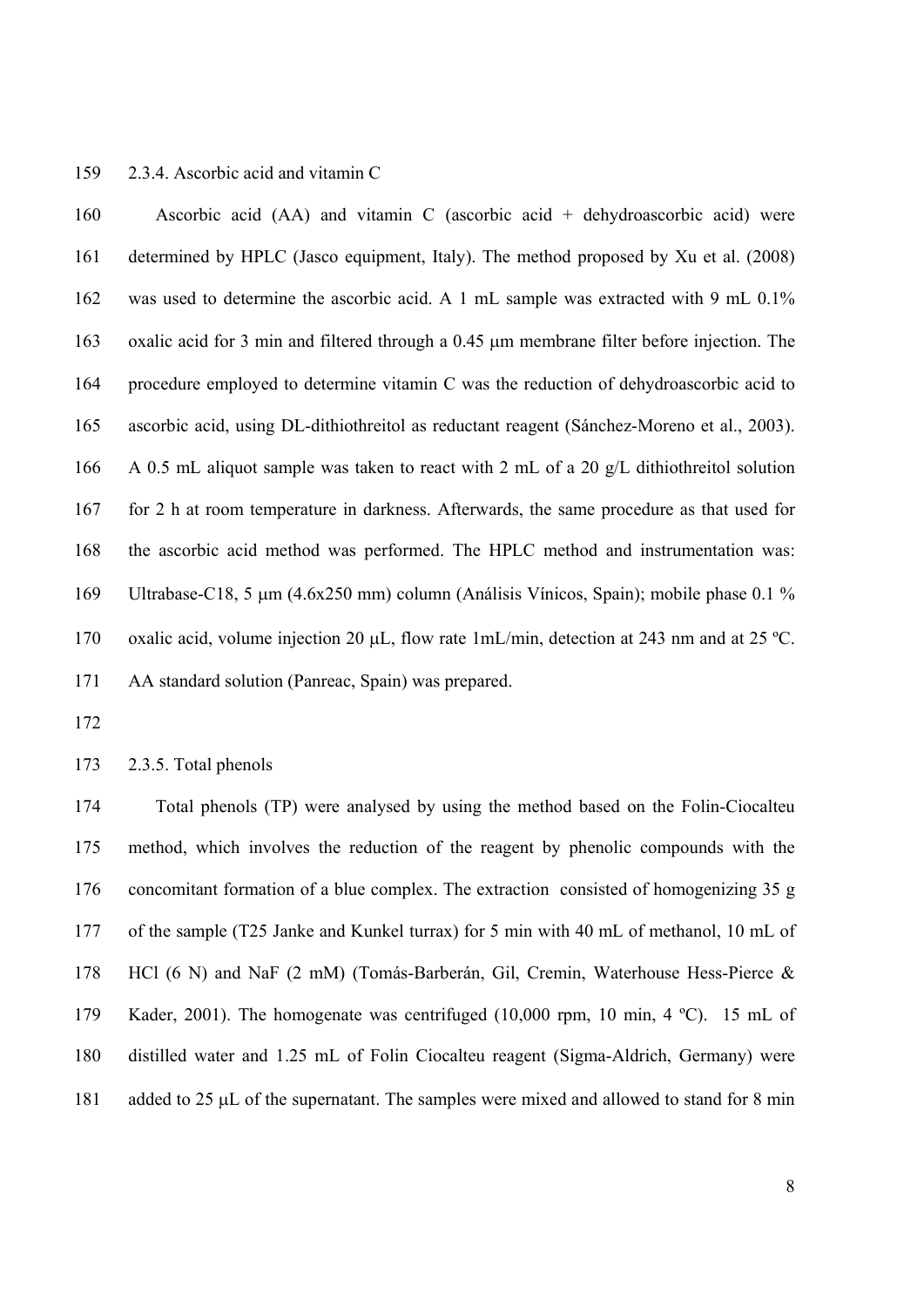182 in darkness before 3.75 mL of 7.5% sodium carbonate aqueous solution was added. Water 183 was added to adjust the final volume to 25 mL. Samples were allowed to stand for 2 h at 184 room temperature before absorbance was measured at 765 nm in a UV-visible 185 spectrophotometer (Thermo Electron Corporation, USA). The total phenolic content was 186 expressed as mg of gallic acid equivalents (GAE) per g of sample, using a standard curve 187 range of 0-800 mg of gallic acid (Sigma-Aldrich, Germany) /mL.

188

189 2.3.6. Flavonoids determination

190 The extraction of flavonoids was carried out in the same way as that of total phenols but 191 using bidistilled water instead of HCl. The obtained supernatant was filtered through a 0.45 192 µm membrane filter. The HPLC (Jasco, Italy) method and instrumentation was: Ultrabase-193 C18, 5 µm (4.6x250 mm) column (Análisis Vínicos, Spain); mobile phase: linear gradient 194 elution made up of methanol and water (from 30:70 to 100:0 after 70 min) at 1mL/min ; 195 volume injection 25 µL. Chromatograms were recorded at 254, 284 and 286 nm and at 25 196 ºC. Standard curves of each reference flavonoid (narirutin (NAT), naringin (NAR), 197 hesperidin (HES), neohesperidin (NEOH), didymin (DID), poncirin (PON), naringenin 198 (NAG) and quercetin (QUER); Extrasyntesis, France) were used to quantify the flavonoids. 199 Naphthalene was used as internal standard.

200

201 2.3.7. Antioxidant capacity

202 Antioxidant capacity was assessed using the free radical scavenging activity of the 203 samples evaluated with the stable radical DPPH $\bullet$  (2,2-diphenyl-1-pierylhydrazyl) 204 (Sánchez-Moreno et al., 2003). Briefly, 0.1 ml of grapefruit juice sample was added to 3.9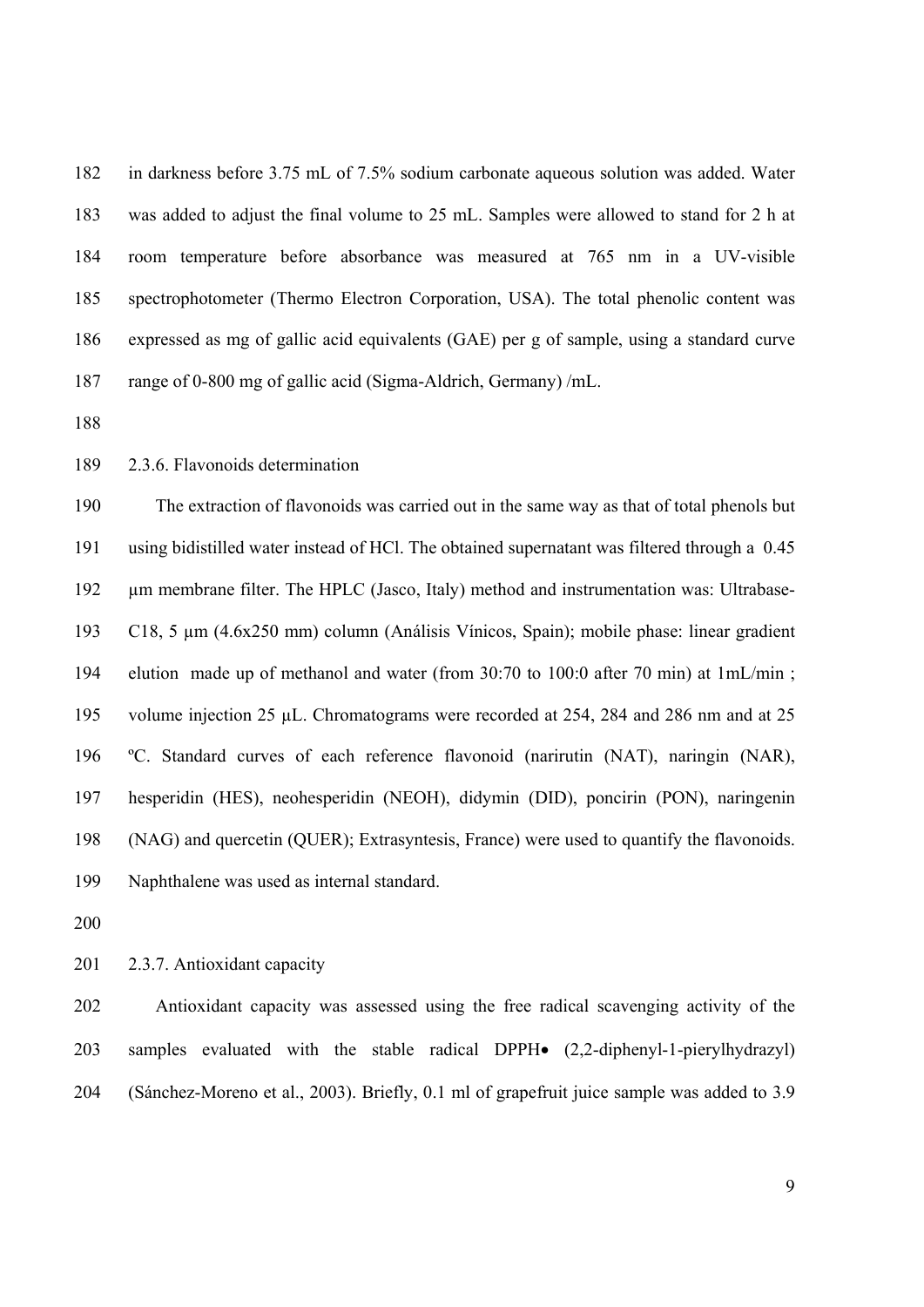205 ml of DPPH $\bullet$  (0.030 g/L, Sigma-Aldrich, Germany) in methanol. A Thermo Electron 206 Corporation spectrophotometer (USA) was used to measure the absorbance at 515 nm at 207 0.25 min intervals until the reaction reached a plateau (time at the steady state). The 208 changes in absorbance were measured at 25 ºC. Appropriately diluted juice samples were 209 used on the day of preparation. The percentage of DPPH $\bullet$  was calculated by using equation 210 (1).

211

$$
\% \text{ DPPH} \bullet = \frac{(A_{\text{control}} - A_{\text{sample}})}{A_{\text{control}}}
$$
 (1)

213

214 where A<sub>control</sub> is the absorbance of the control (initial time) and A<sub>sample</sub> the absorbance of the 215 sample (time at the steady state).

216

# 217 *2.4. Statistical analysis*

218 Analyses of variance (ANOVA) were carried out to evaluate the effect of water content 219 and storage time. When p value was lower than 0.05, significant differences between 220 samples were assumed. Furthermore, an analysis of the correlation between the antioxidant 221 activity and all the studied compounds, with a 95 % significance level, was carried out. All 222 statistical analyses were performed using Statgraphics Plus 5.1.

223

224 **3. Results and discussion** 

225

226 **3.1. Grapefruit characterization**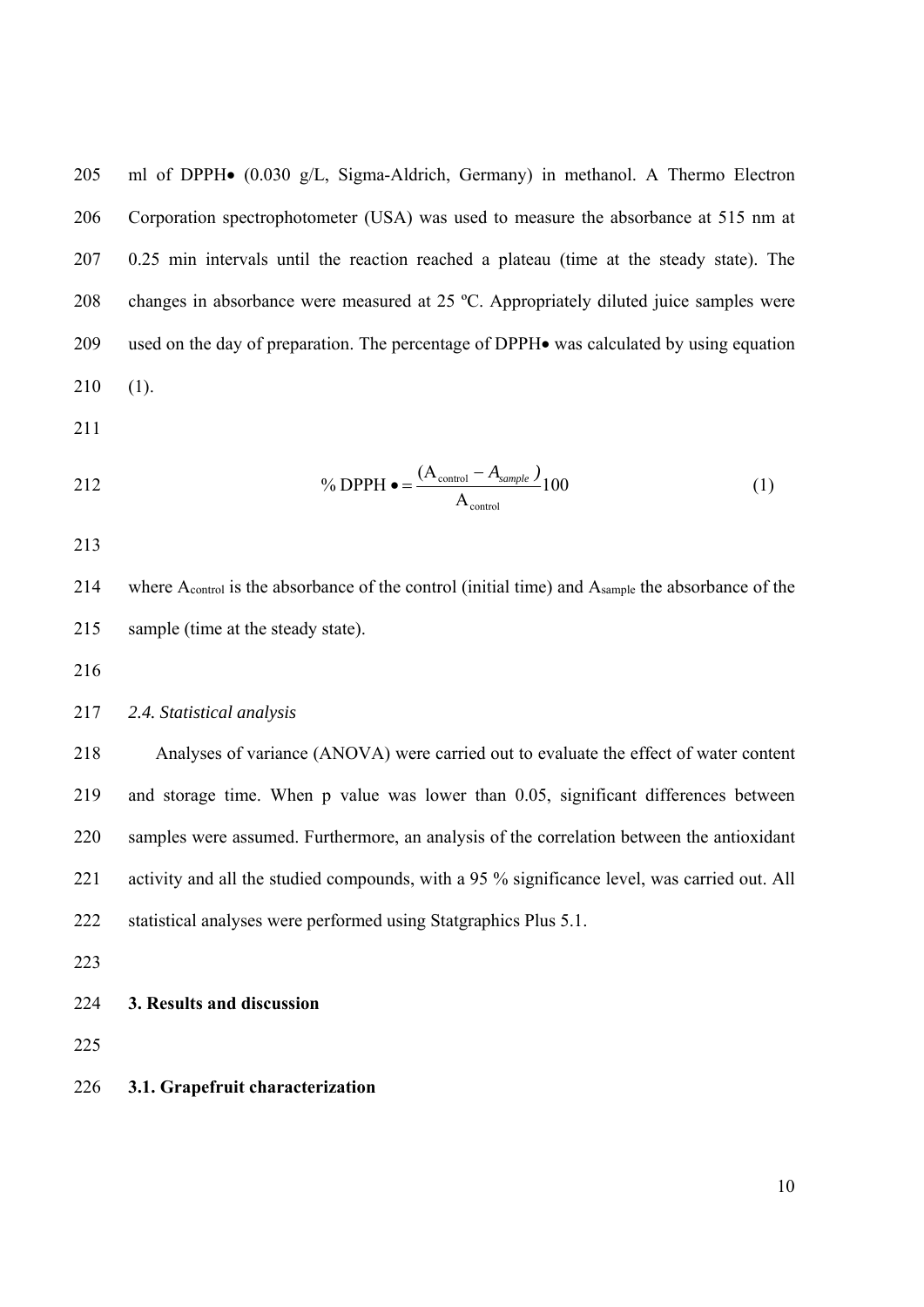227 The fresh grapefruit batch used in this study showed the following characteristics: pH 228 3.08  $\pm$  0.01, 10.0  $\pm$  0.1 °Brix, 89.3  $\pm$  0.1 g water/100g and a<sub>w</sub> of 0.993  $\pm$  0.003. Table 1 229 shows the concentration of the analyzed bioactive compounds present in the fresh 230 grapefruit. In general, the values obtained were similar to those shown in the bibliography 231 for grapefruit juice (Igual et al., 2010). The difference between analyzed vitamin C and AA 232 is the content of dehydroascorbic acid (DHAA) ( $13 \pm 2$  mg/ $100$ g). This compound is an 233 oxidized form of AA but also presents biological activity as vitamin C (Rusell, 2004). As 234 deduced from the different analyzed flavonoids (Table 1), 96% of total phenolic 235 compounds are related to flavonoids. As has been described by other authors, NAR was 236 the most abundant flavonoid in grapefruit, followed by NAT, QUER and NAG (Vanamala 237 et al., 2006; Gorinstein et al., 2006; Peterson et al., 2006; Igual et al., 2011). These four 238 components represent about 94% of the analysed flavonoids. The values found for all 239 compounds were in the same range as those reported in other publications (Xu et al., 2008; 240 Igual et al., 2011). The percentage of DPPH in fresh grapefruit was similar to the values 241 found for citrus fruits by other authors (Klimczak et al., 2007; Igual et al., 2010).

242 The freeze-dried grapefruit had an equal or smaller content of the analysed compounds, 243 except for MA (Table 1). The freeze-drying process caused a significant ( $p < 0.05$ ) drop in 244 the content of TA, CA and AA of 31 %, 9 % and 17 %, respectively, while a 28 % increase 245 of MA was detected. Neither Vitamin C, nor TP, nor flavonoids nor % DPPH were 246 significantly affected by the freeze-drying process. A high retention rate of total phenols 247 has been also observed in spray dried bayberry powder, at least under controlled operating 248 conditions (Fang & Bhandari, 2011).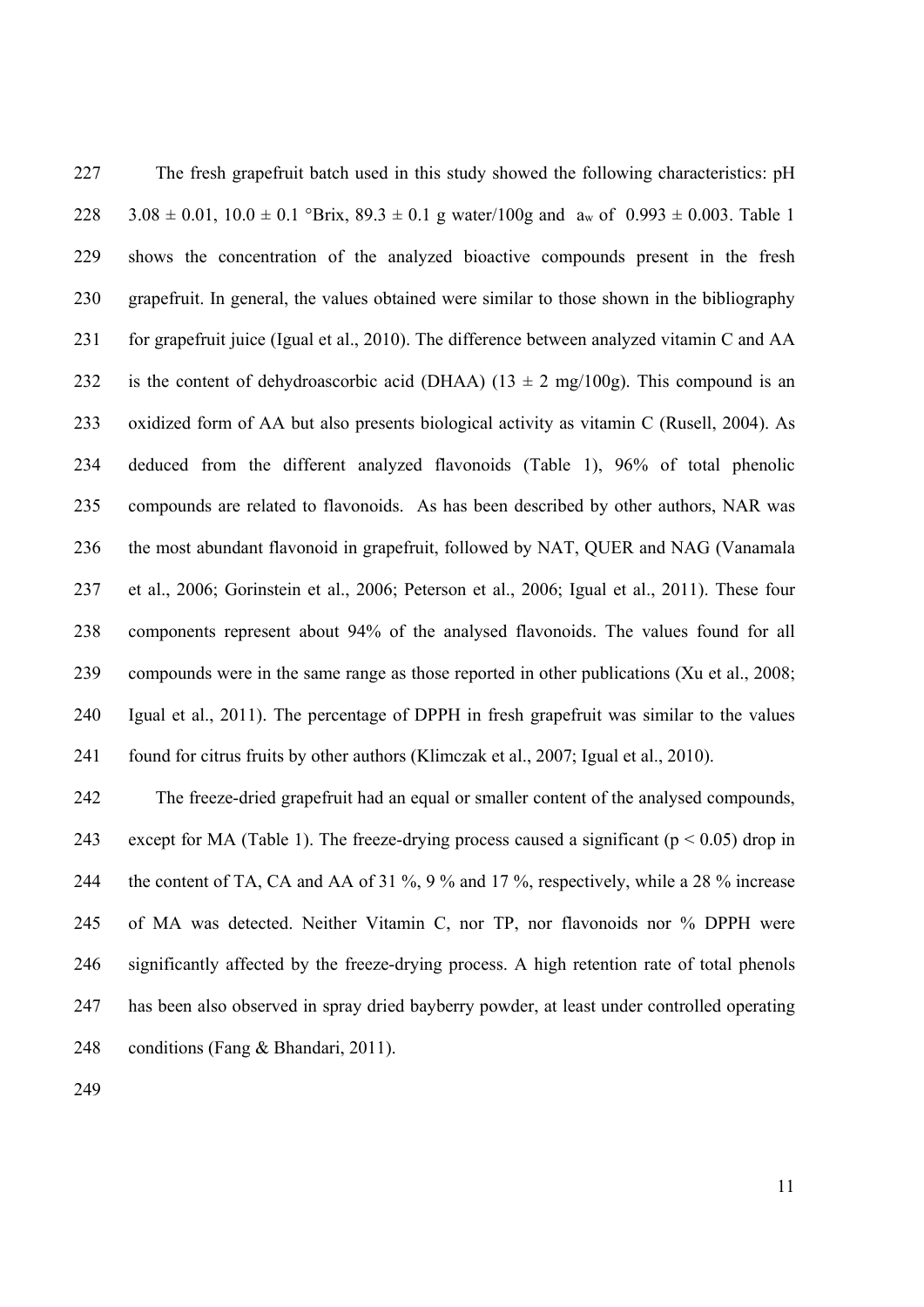# 250 **3.2. Sorption behavior and glass transition temperature of freeze-dried grapefruit**  251 **powder**

252 After the freeze-drying process the grapefruit powder's a<sub>w</sub> was  $0.205 \pm 0.003$ , the mass 253 fraction of water being  $0.0477 \pm 0.0002$  g water/g sample. This powder took between 1 and 254 4 weeks to reach the equilibrium water content, depending on storage RH. The amount of 255 water adsorbed in the equilibrated samples, expressed in dry basis (we), as a function of  $a_w$ 256 allowed us to obtain the water sorption isotherm at 20ºC. Figure 1 shows these values, the 257 water content being expressed in wet basis  $(x_w)$ . This important tool can be used to optimise 258 the drying or rehydration conditions and to determine the stability of the powder product 259 during storage as a function of its water content. Several empiric and theoretical equations 260 have been described to predict the sorption properties of foods, but the GAB (Guggenheim, 261 Anderson and de Boer) model (Eq. 2) is the most extensively used one for fruit (Chirife  $\&$ 262 Iglesias, 1978; Van den Berg & Bruin, 1981).

263 
$$
w_e = \frac{w_o \cdot C \cdot K \cdot a_w}{(1 - K \cdot a_w) \cdot (1 + (C - 1) \cdot K \cdot a_w)}
$$
(2)

264 where: we: equilibrium water content (g water/ g solids); aw: water activity; w<sub>0</sub>: monolayer 265 moisture content (g water/ g solids); C: constant related to monolayer sorption heat and K: 266 constant related to multilayer sorption heat.

267 The parameters of the fitted GAB model were  $w_0=0.077$  g water/g dry solids, C=6.193 268 and K=0.995. The value of the monolayer moisture content is of particular interest since, as 269 it indicates the amount of water that is strongly adsorbed to specific sites on the food 270 surface, it has been related by some authors to certain product stability (Roos, 1995).

271 Changes in the relative humidity of the atmosphere in contact with the fruit powder  $272$  imply changes in the water content and the evolution of its a<sub>w</sub> value, according to sorption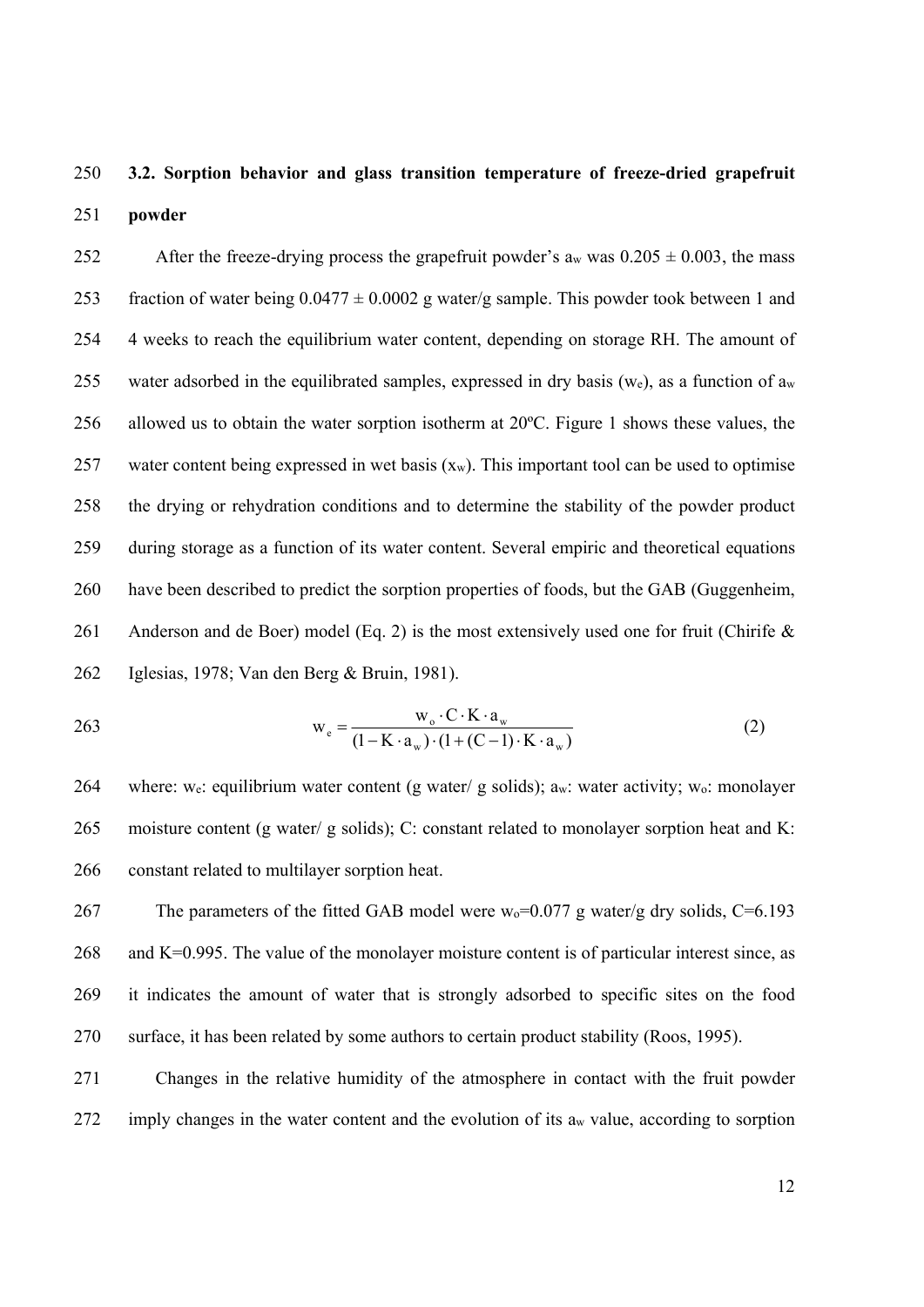273 isotherm, which, in turn, can induce the glass transition of the amorphous phase. 274 Thermograms obtained in all the equilibrated samples showed glass transition. No first 275 order transitions were observed in any case. The increase in the water content leads to the 276 depression of the  $T_g$ , which can be accurately modelled by the Gordon and Taylor equation 277 (1952) (Eq. 3). Table 2 shows the Gordon and Taylor parameters, *k* and T<sub>g(as)</sub>, obtained by 278 considering the onset, midpoint and endpoint temperatures of the transition.

$$
T_{g} = \frac{(1 - x_w) \cdot T_{g(as)} + k \cdot x_w \cdot T_{g(w)}}{(1 - x_w) + k \cdot x_w}
$$
(3)

280 where:  $x_w$ : mass fraction of water (g water/ g product);  $T_g$ : glass transition temperature 281 (°C);  $T_{g(w)}$ : glass transition temperature of amorphous water (-135 °C);  $T_{g(as)}$ : glass 282 transition temperature of anhydrous solids (°C) and k: constant model.

283

284 In order to obtain the critical water content and water activity values related to glass 285 transition, the combined  $T_g$ -xw-aw data and the corresponding GAB and Gordon and Taylor 286 fitted models were used (Figure 1). At room temperature (20 $^{\circ}$ C), the CWA for the glass 287 transition of the freeze-dried grapefruit was 0.089-0.210 and, therefore, the maximum 288 relative humidity of the atmosphere that would ensure the glassy state of the product 289 throughout the entire storage period is 8.9-21%. The corresponding CWC was 0.031-0.057 290 g water/ g product, lower than the monolayer moisture content. As in powdered products 291 the glassy state prevents significant quality changes (Mosquera et al., 2011), this indicates 292 that wo cannot be considered a water content that assures quality preservation during the 293 storage of freeze-dried fruits, in agreement with that found by other authors (Roos, 1993; 294 Fabra et al., 2009; Moraga et al., 2011). Moreover, these critical values indicate that the 295 freeze-drying process applied in the study was not sufficient to ensure the completely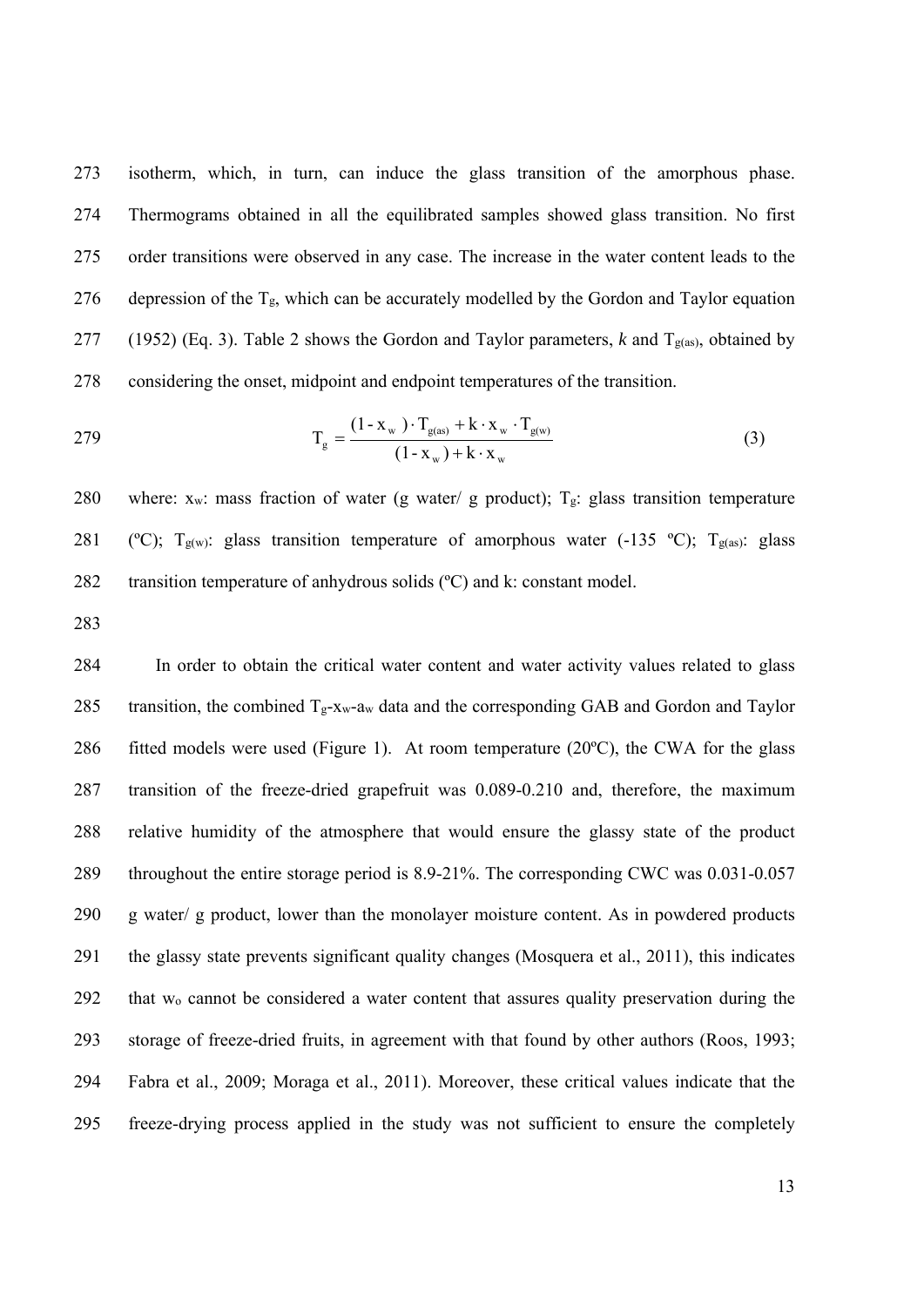296 glassy state of the obtained grapefruit powder and, therefore, should be optimized with this 297 purpose in mind. Different materials, such as isolated protein, polysaccharides like 298 maltodextrin with different dextrose equivalent and anti-caking agents can be used to 299 increase the glass transition temperature and consequently the CWC, thus decreasing the 300 stickiness and producing free flowing powders with improved handling and quality 301 properties. The film-forming capacity of maltodextrins has been used during the production 302 of food powders not only to extend the shelf-life of the product, but also to protect the 303 product against oxidation (Ersus & Yurdagel, 2007; Telis & Martínez-Navarrete, 2009).

304

# 305 **3.3. Changes in phytochemical compounds as a function of relative humidity and**  306 **storage time.**

307 The powder grapefruit samples were analyzed after being maintained for 3 and 6 308 months at each ambient. Figure 2 shows TA, MA and CA content of the stored grapefruit 309 powder samples. In general, no significant changes in the amount of organic acids were 310 observed after 3 months of storage at any RH. After 6 months, however, all the studied 311 organic acids decreased sharply when stored in the range 23 %<HR<52 % . The MA 312 content dropped the most sharply in this relative humidity range. A certain recovery of TA 313 and CA was observed above RH of 52 %. Citric and malic organic acids are intermediate 314 components in tricarboxylic acid cycle of cellular metabolism. These series of chemical 315 reactions are catalyzed by a multienzyme system which produces the oxidative 316 decarboxylation of these acids (Cox & Nelson, 2005).

317 The AA, DHAA and vitamin C content of the freeze-dried grapefruit powder stored for 318 3 and 6 months at the seven different relative humidities considered are presented in Figure 319 3. After 3 months of storage, the AA content of freeze-dried grapefruit powder was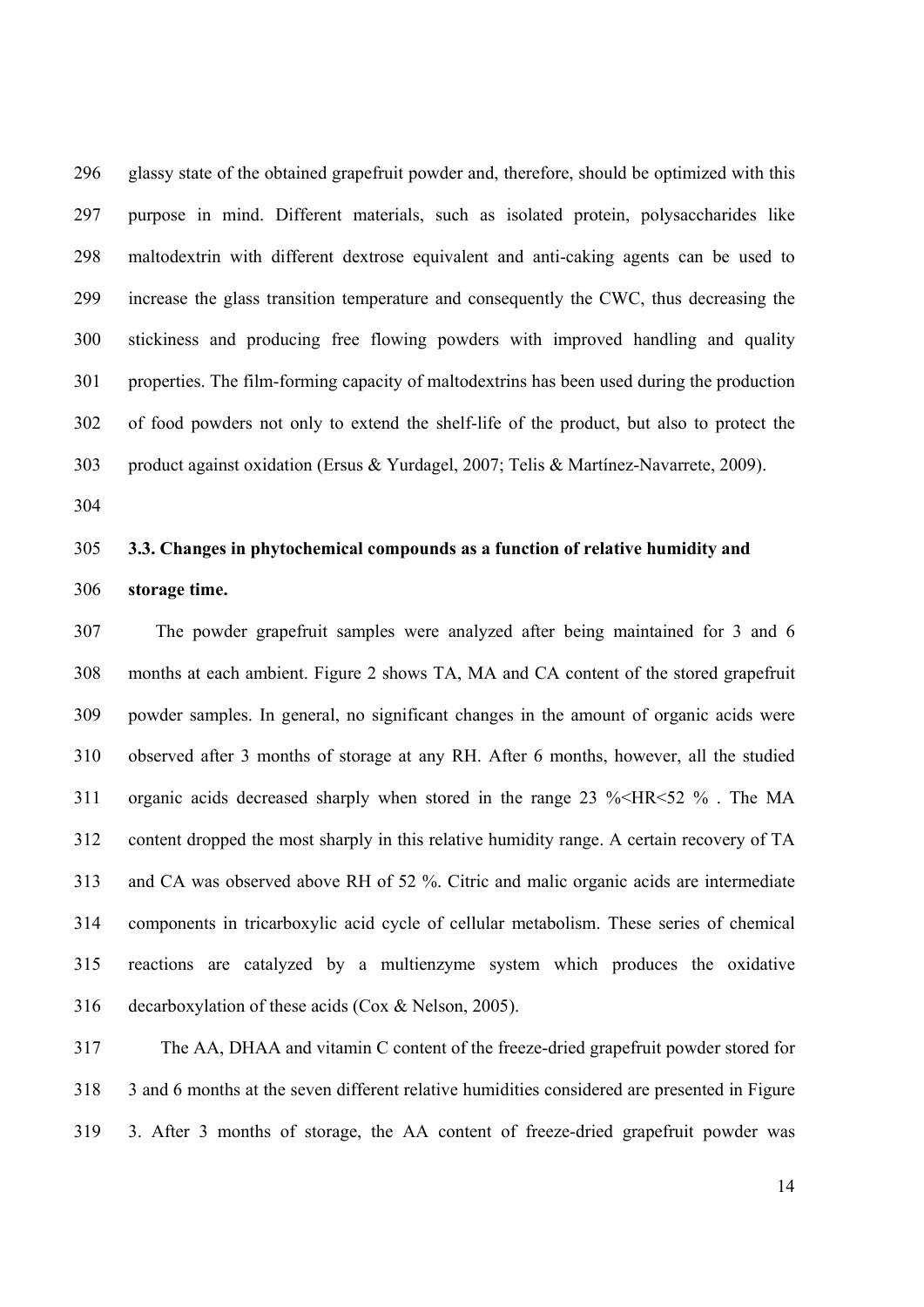320 practically constant till RH =  $52\%$ , but decreased significantly over the range of RH from 321 this value up to 68 %, which coincided with a rise in DHAA. The water content of the 322 grapefruit powder with this level of water activity could be considered high enough to 323 provoke an increase in the degradation reactions of AA at this storage time. When stored 324 above RH = 68 %, there was no more significant change in AA content, while further 325 hydrolysis reactions of DHAA to form other nutritionally inactive compounds seem to 326 occur (Gregory, 1996). So, as reflected by the experimental data, vitamin C decreased. 327 Although no longer of nutritional importance, the various reactions involved in the final 328 phases of ascorbate degradation are important in the formation of flavor compounds and as 329 precursors of non-enzymatic browning (Belitz, Grosch & Schieberle, 2009). However, at a 330 lower storage RH (23 %), there was an observed decrease not only in AA but also in 331 vitamin C after 6 months of storage; the higher the RH, the greater the decrease. At RH  $=$ 332 68 % there was no AA at all and the value of vitamin C in this sample corresponded to the 333 DHAA content  $(18.1\pm0.2 \text{ mg}/100 \text{g})$ . From the results commented on, a certain amount of 334 water is needed for a decrease in both AA and vitamin C to occur; the greater the water 335 content, the less time is needed (3 months if  $x_w \ge 0.13$  g water/g sample ( $a_w \ge 0.520$ ) and 6 336 months if  $x_w \ge 0.058$  ( $a_w \ge 0.230$ )).

337 No significant changes in the amount of total phenols and total flavonoids, considered 338 as the sum of individual analyzed flavonoids, were observed after 3 months of storage 339 (Figure 4), maintaining ≈156 mg/100g and ≈144 mg/100g, respectively. After 6 months of 340 storage, an increase in water activity affected the TP and total flavonoid content of the 341 grapefruit powder. Although only a small decrease was observed in the product stored at 342 RH 23 %, a sharp decrease was detected in the range 43.0 – 52.0 %, especially in the sum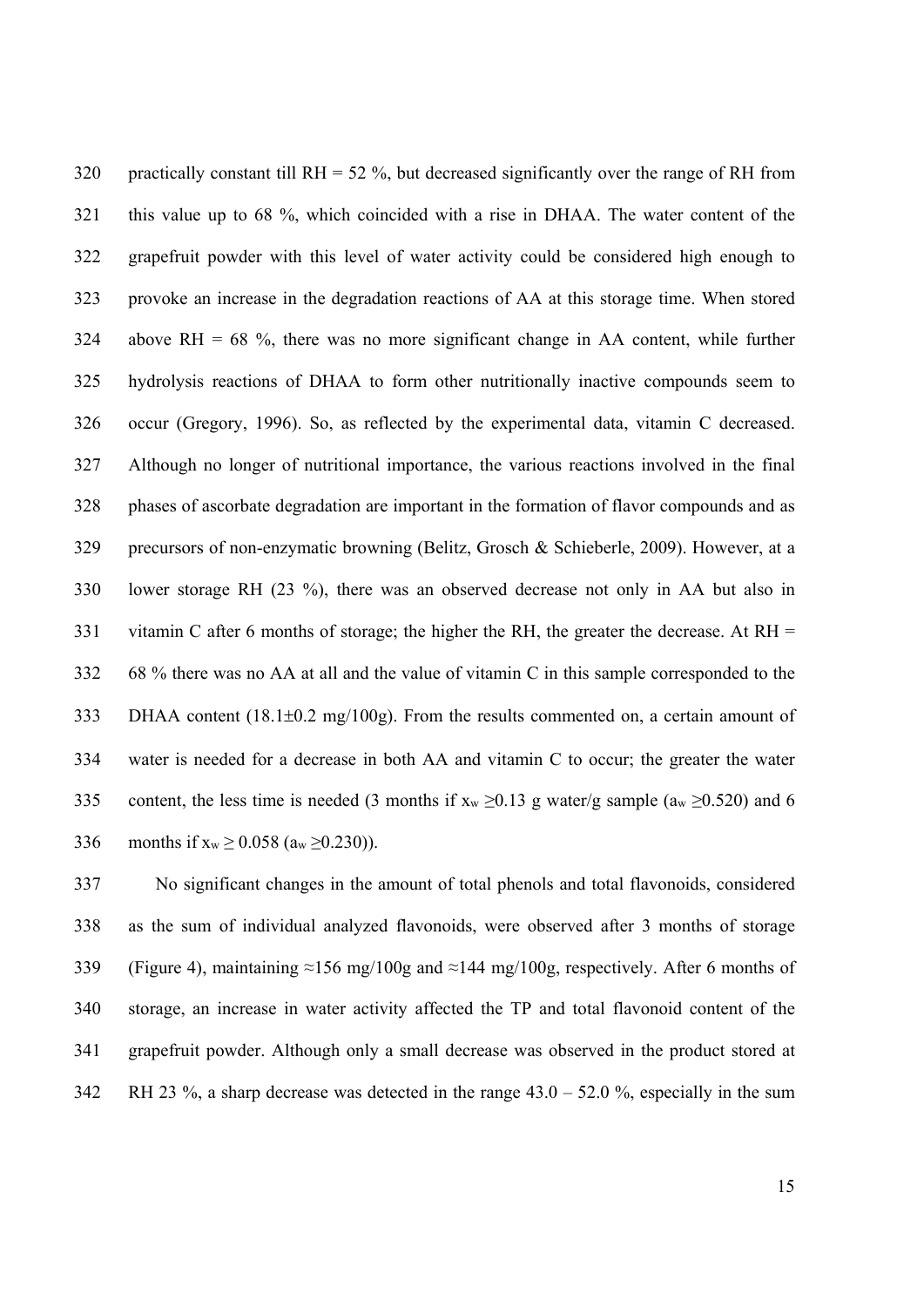343 of the different analyzed flavonoids. In regard to polyphenol degradation, the most 344 important biochemical mechanism to occur is enzymatic oxidation (De la Rosa et al. 2010). 345 Phenolic compounds are substrates for polyphenol oxidases. These enzymes hydroxylate 346 monophenols to o-diphenols and also oxidize o-diphenols to o-quinones. o-Quinones can 347 enter into a number of other reactions, thus giving the undesired brown discoloration of 348 fruits and fruit products (Belitz, Grosch & Schieberle, 2009).

349 Figure 5 shows the individual flavonoid content of the freeze-dried grapefruit powder at 350 different times and relative humidities of storage considered. In general, the flavonoid 351 content of all the samples was maintained after 3 months and sample water activity led to 352 no significant differences ( $p > 0.05$ ). Nevertheless, after 6 months of storage, NAT and 353 NAR decreased significantly ( $p < 0.05$ ) when RH was equal to or higher than 43 and, since 354 these flavonoids are the most abundant, this behavior is reflected in the trend of total 355 flavonoids (Figure 4). NAG content was practically constant after 6 storage months till 356 RH=52 % but presented a significant (p < 0.05) decrease above this value. QUER stored for 357 6 months behaved similarly to that stored for 3 months, with lower values at every relative 358 humidity. As far as minority flavonoids are concerned, after 6 months of storage NEOH 359 decreased significantly ( $p < 0.05$ ) as the sample  $a_w$  increased. Although minor fluctuations 360 in HES content were observed after both 3 and 6 months, it was not significantly ( $p > 0.05$ ) 361 affected either by storage time or relative humidity. The DID content did not change 362 significantly ( $p > 0.05$ ) after 3 storage months, but increased after 6 months when stored in 363 the range 11.3 - 52 % RH and decreased significantly ( $p < 0.05$ ) at RH=68 %. The PON 364 content decreased significantly (p < 0.05) at an RH of under 43.0 % and increased 365 significantly ( $p < 0.05$ ) at a greater RH.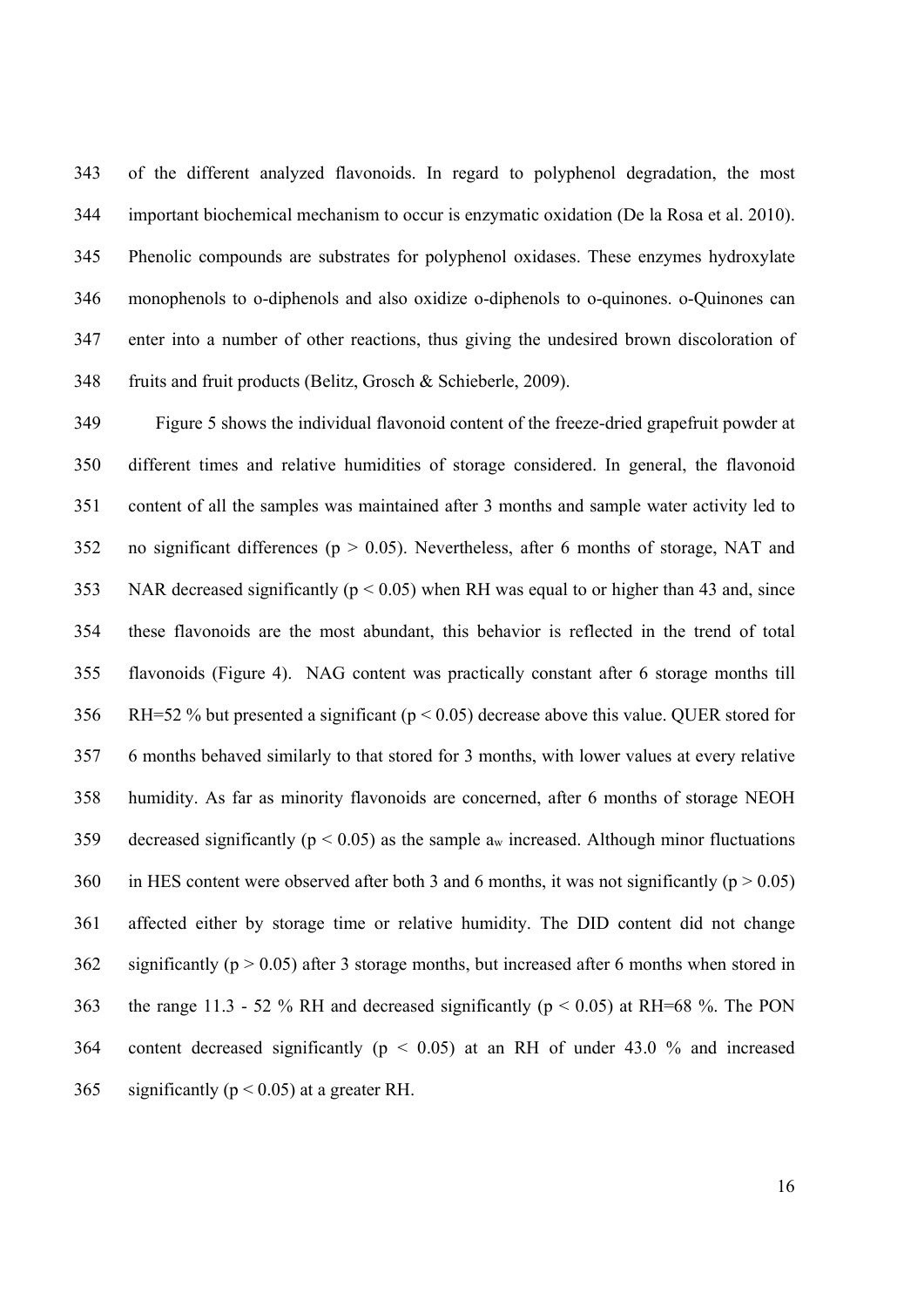366 The observed evolution of bioactive compounds seems to be related with the 367 availability of water to participate in degradative reactions or to act as a vehicle that allows 368 the mobility of the different substrates involved. As has been commented on, most of the 369 studied compounds remained stable during the first 3 months and started to decrease after 6 370 months from the lowest storage RH. This decrease is small until a sample  $a_w$  of about 0.23 371 is reached and greatly increases as the water content of the samples rises. As it has been 372 stated that the CWA for the onset of glass transition at 20 ºC is 0.080 and for the endpoint 373 is 0.21, it can be deduced that the completely rubbery state of the amorphous matrix of the 374 powder is needed for degradative reactions to occur and, moreover, in this state, a certain 375 time is needed for the reactants to contact one to another. This is due to the high viscosity 376 of the liquid phase in the samples considered, none of them having freezable water content. 377 In the rubbery state, the greater the relative humidity and the longer the storage time, the 378 lower the bioactive compound content. Similar results have been found by Fang & 379 Bhandari (2011) and Syamaladevi et al. (2011) when studying the stability of spay dried 380 bayberry polyphenols or freeze-dried raspberry anthocyanins, respectively. These results 381 point to a diffusion limited behavior. Vitamin C was the only studied component that 382 started its degradation in the first 3 months of storage if the RH was over 68 %. In fact, 383 only Vitamin C and AA showed a negative, significant correlation with aw, when a Pearson 384 correlation statistical analysis was performed using all the data obtained both after 3 and 6 385 storage months (Table 3).

386 Figure 6 shows the % DPPH evolution as a function of aw of grapefruit powder after 3 387 and 6 months of storage. Samples stored for 3 months showed significantly higher 388 antioxidant capacity values than samples stored for 6 months at every aw. After 3 months, 389 the storage of samples at relative humidity greater than 11.3 % caused a significant ( $p <$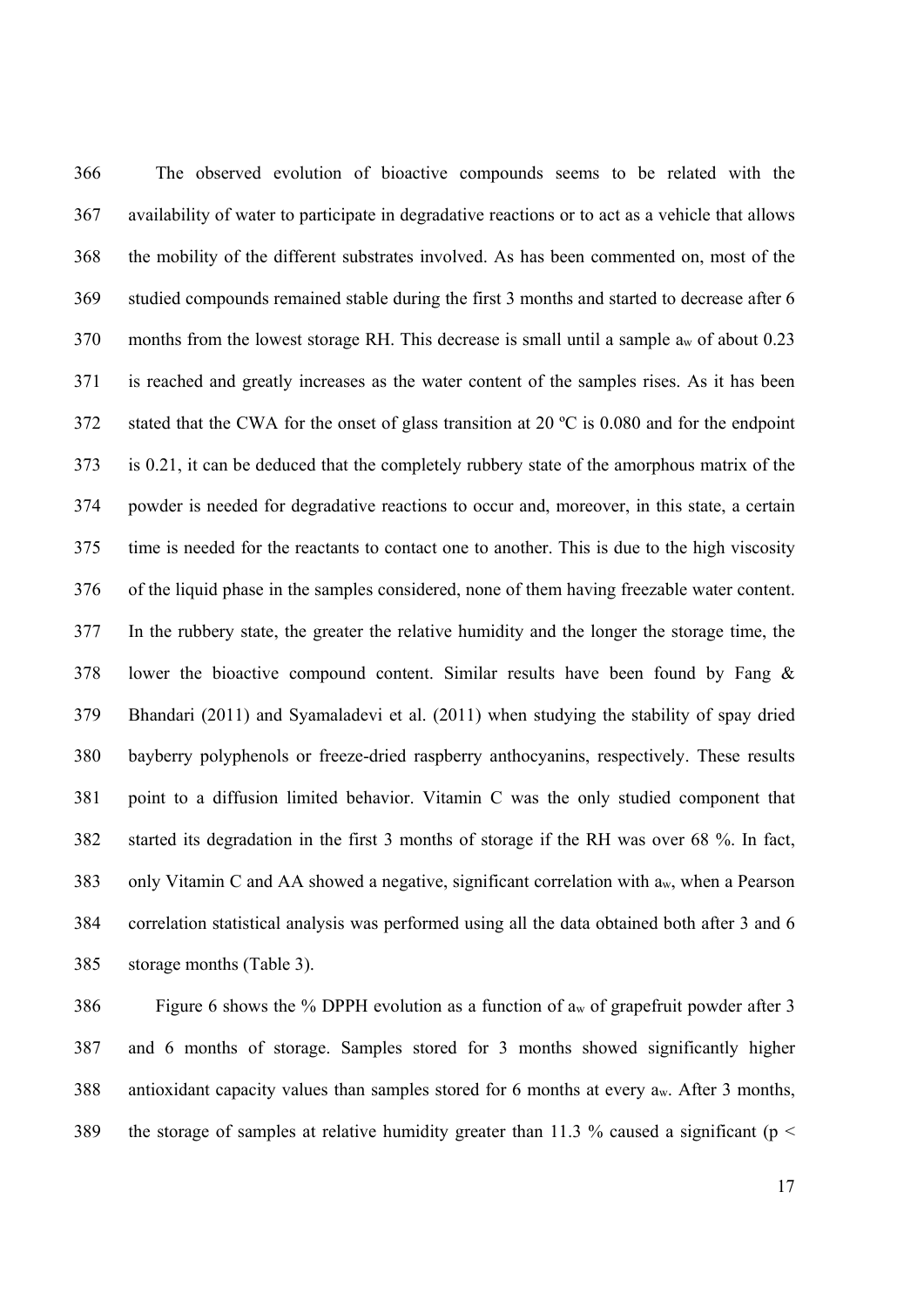390 0.05) decrease of its antioxidant capacity. In the case of samples stored for 6 months, 391 despite the fact that % DPPH was lower than after 3 months, it dropped sharply ( $p < 0.05$ ) 392 over the RH range of 11.3-23 % and it remained stable ( $p > 0.05$ ) at a higher RH. In this 393 case, as expected from the previous results, the decrease in the antioxidant capacity also 394 starts at the same time as the glass transition and is more marked at greater water contents 395 and longer storage times.

396 The results of antioxidant capacity were analyzed for both data series, 3 and 6 months, 397 by the least square fit of general linear model, including relative humidity as variable. 398 Figure 6 shows the obtained models. Like the models themselves, the parameters obtained 399 for them were also statistically significant at 95%. The predicted antioxidant capacity 400 obtained using these models agreed closely with the experimental data.

401 In order to explain the relationship of the different compounds quantified in this study 402 with the antioxidant capacity of the samples and the water activity, correlation statistical 403 analyses were performed using all the data obtained both after 3 and 6 storage months 404 (Table 3). The greatest contribution to the antioxidant activity was provided by the content 405 of AA (r=0.7603, p<0.05), followed by MA (r=0.6160, p<0.05) and vitamin C (r=0.5559, 406 p<0.05). Other studies into citrus fruit confirm the existence of a greater positive 407 relationship between the AA content of the fruit and its antioxidant capacity (Xu et al., 408 2008). Moreover, table 3 shows a close relationship between the MA content and the AA or 409 vitamin C content. Although organic acids are not widely considered as potential free 410 radical scavengers of DPPH $\bullet$ , previous studies attribute a direct chelating action 411 (Kayashima & Katayama, 2002). Specifically, organic acids have a complexing action on 412 inorganic metal ions which, in turn, can catalyse the degradation of AA under different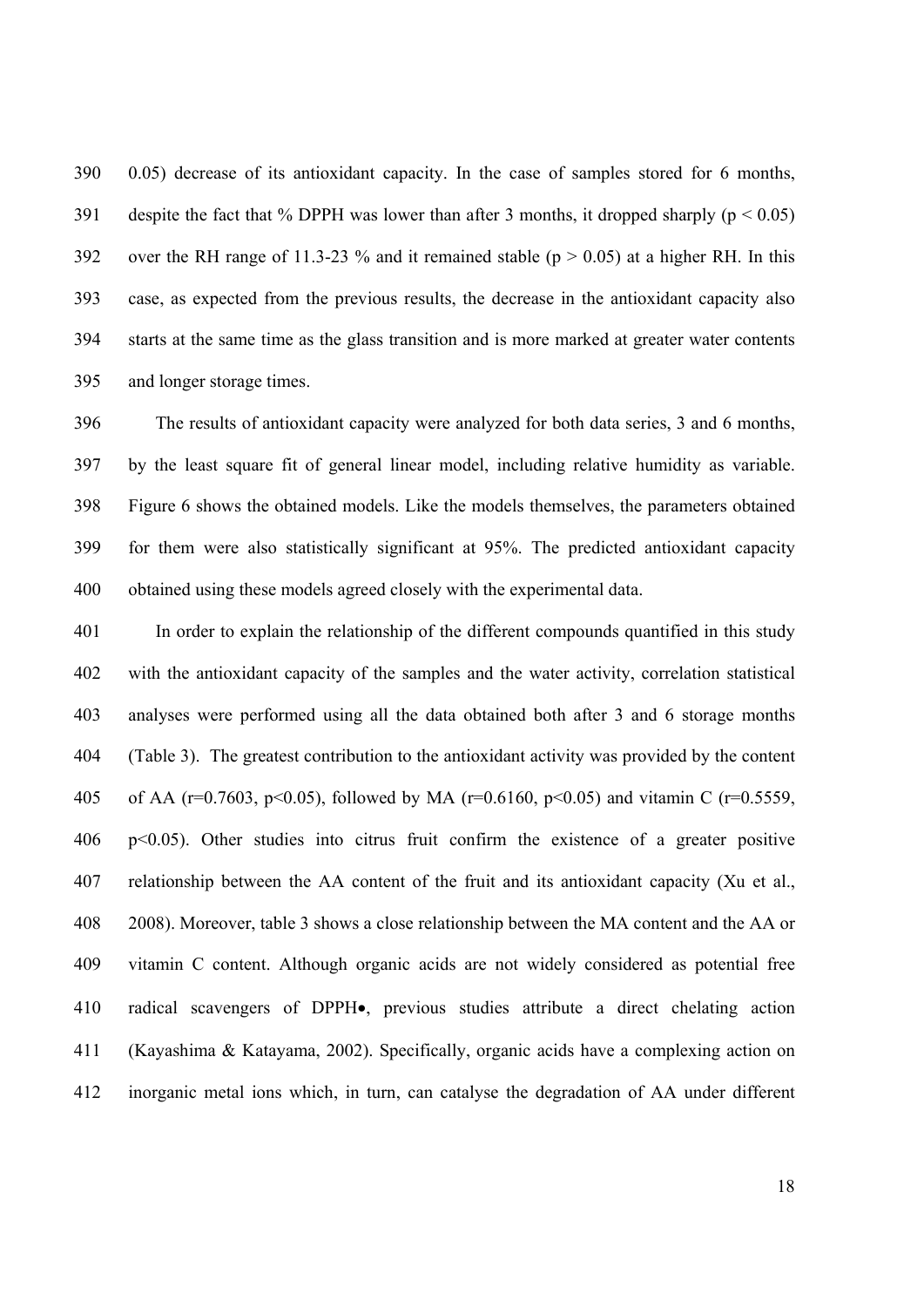413 conditions, preventing or slowing its degradation and increasing its stability (Biolatto et al., 414 2005; Lo Scalzo, 2008).

415

416 **4. Conclusions** 

417

418 In order to ensure the functional quality preservation of freeze-dried grapefruit 419 powder during long term storage, the glassy state of the amorphous matrix must be 420 guaranteed. This will avoid an increase in the rate of deteriorative reactions related to the 421 loss in the bioactive compounds of the fruit with antioxidant capacity. In the rubbery state, 422 this loss was not observed during the first 3 months of storage, but began to be significant 423 from 6 months of storage at 23 % relative humidity and was significantly much greater at 424 RH of over 52%.

425

### 426 **Acknowledgment**

427 The authors wish to thank the Ministerio de Educación y Ciencia for the financial support 428 given throughout Project AGL 2010-22176 and the Generalitat Valenciana for the financial 429 support given throughout Project GVPRE/2008/253.

430

#### 431 **References**

432 Ahmed, J., & Ramaswamy, H.S., (2006). Physico-chemical properties of commercial date

433 pastes (Phoenix dactylifera). *Journal of Food Engineering*, 76(3), 348–352.

434

435 Belitz, H.D., Grosch, W., & Schieberle, P. (2009). *Food chemistry*. Springer-Verlag Ed. 436 Berlin Heidelberg.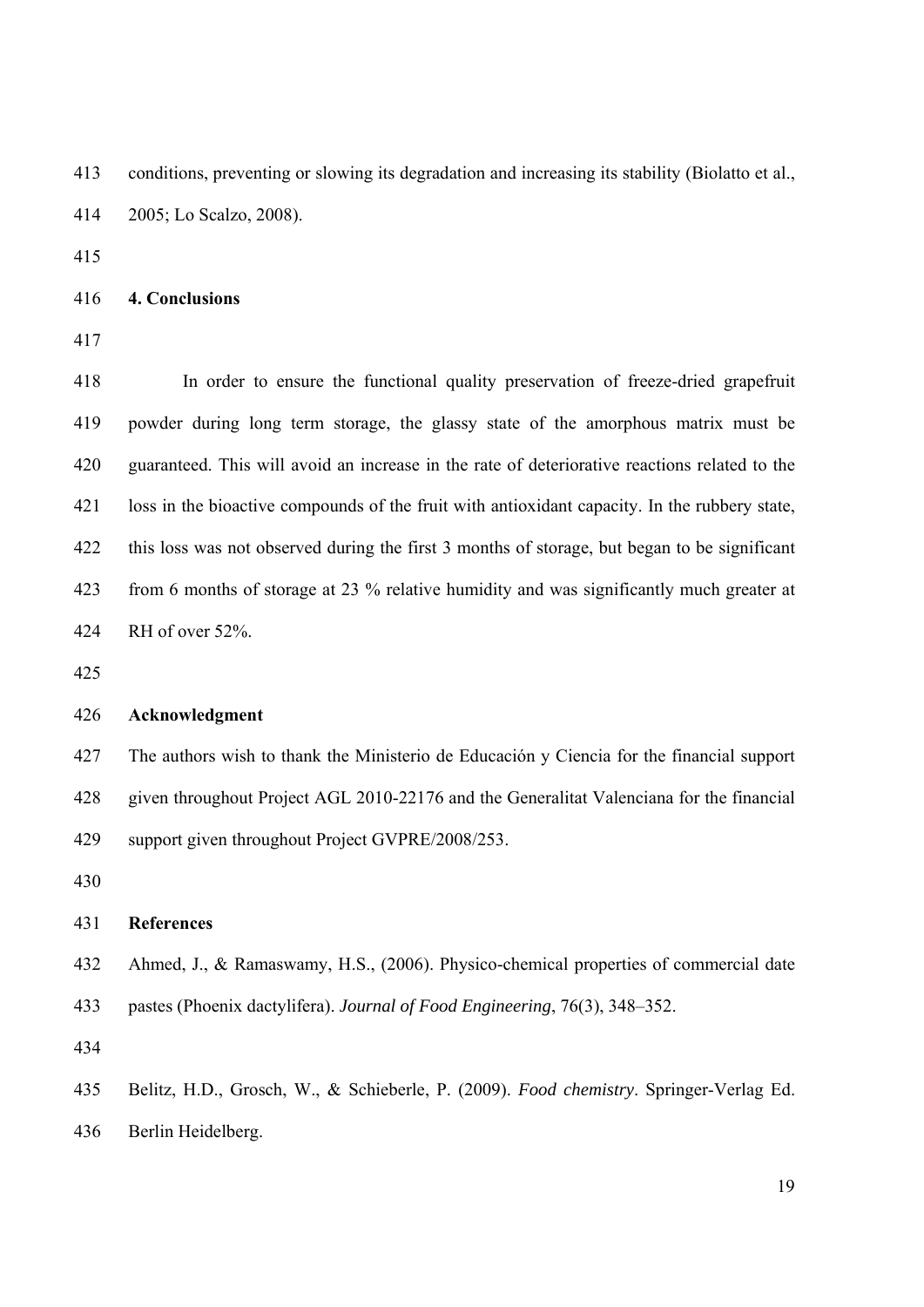438 Biolatto, A., Salitto, V., Cantet, R.J.C., & Pensel, N.A. (2005). Influence of different 439 postharvest treatments on nutritional quality of grapefruit. *Lebensmittel-Wissenschaft und*  440 *Technologie*, 38, 131–134. 441

- 442 Cen, H., Bao, Y., He, Y., & Sun, D.W. (2007). Visible and near infrared spectroscopy for 443 rapid detection of citric and tartaric acids in orange juice. *Journal of Food Engineering*, 82, 444 253-260.
- 445
- 446 Cox, M.M., & Nelson, D.L. (2005) Lehninger Principios en Bioquímica. 4<sup>th</sup> Edition. 447 Ed.Omega.
- 448
- 449 De la Rosa, L., Alvarez-Parrilla, E., & González-Aguilar, G. (2010). Fruit and vegetable 450 phytochemicals chemistry, nutritional value, and stability. Blackwell Publishing. Iowa, 451 USA.
- 452
- 453 Ersus, S., & Yurdagel, U. (2007). Microencapsulation of anthocyanin pigments of black 454 carrot (Daucuscarota L.) by spray drier. *Journal of Food Engineering*, 80, 805-812.
- 455
- 456 Fabra, M.J., Talens, P., Moraga, G., & Martinez-Navarrete, N. (2009). Sorption isotherms 457 and state diagrams of grapefruit as tool to improve product processing and stability. *Journal*
- 458 *of Food Engineering*, 93, 52-58.
- 459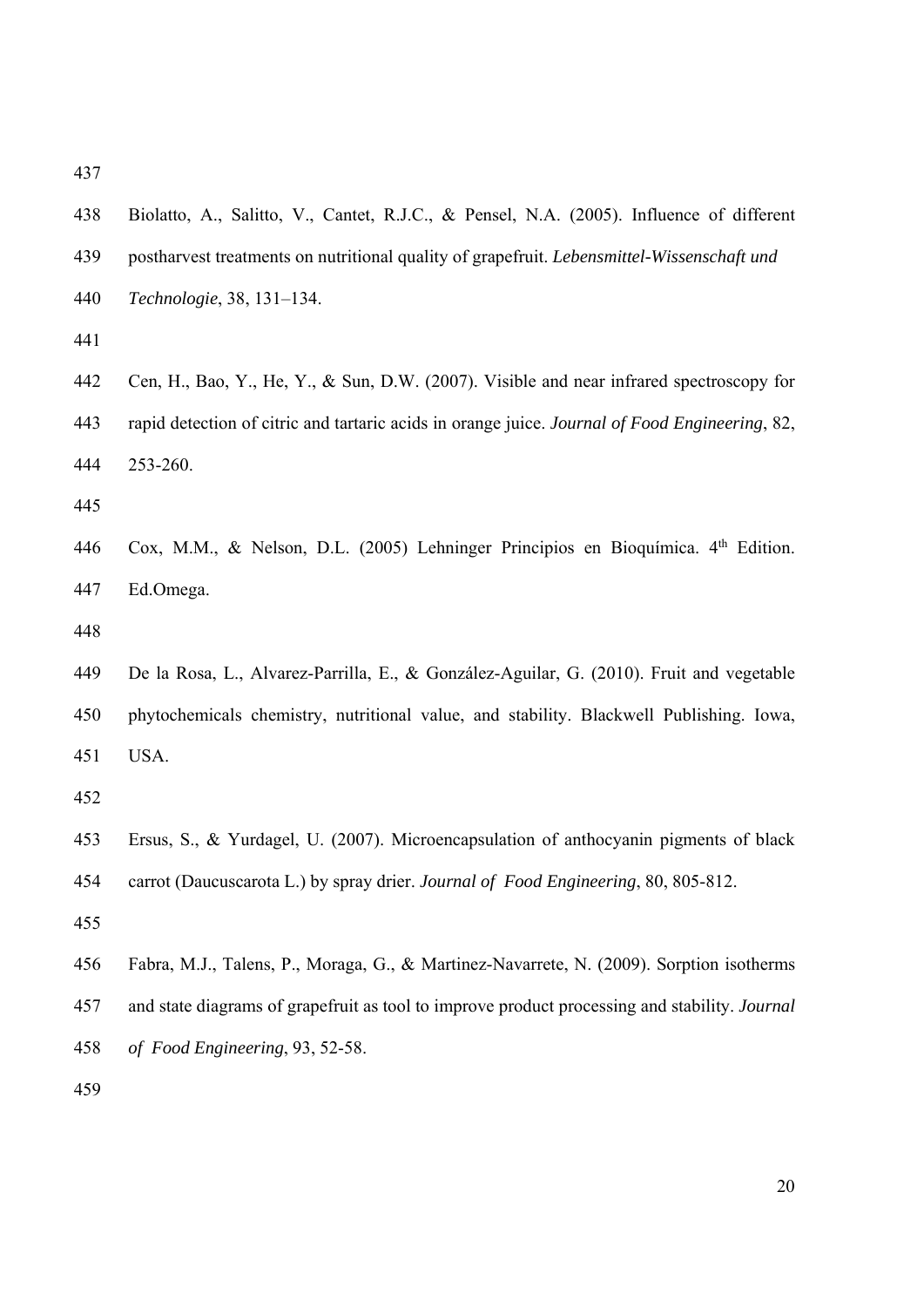460 Fang, Z., & Bhandari, B. (2011). Effect of spray drying and storage on the stability of 461 bayberry polyphenols. *Food Chemistry*, 129, 1139–1147.

462

- 464 Gordon, M., & Taylor, J.S. (1952). Ideal copolymers and second-order transitions of 465 synthetics rubbers. I. Non-crystalline copolymers. *Journal of Applied Chemistry*, 2, 493- 466 500.
- 467
- 468 Gorinstein, S., Huang, D., Leontowicz, H., Leontowicz, M., Yamamoto, K., Soliva-469 Fortuny, R., Martin-Belloso, O., Martinez-Ayala, A.L., & Trakhtenberg, S. (2006). 470 Determination of naringin and hesperidin in citrus fruit by HPLC. The antioxidant potential 471 of citrus fruit. *Acta Chromatographica*, 17, 108-124.
- 472
- 473 Grabowski, J.A., Truong, V.D., & Daubert, C.R. (2008). Nutrititional and rheological 474 characterization of spray dried sweetpotato powder. *LWT-Food Science and Technology*, 475 206-216.
- 476
- 477 Gregory, J.F. (1996). *Vitamins*. In Fennema, O.R., (Eds.), Food Chemistry (3a ed.) (pp. 478 531-616). Marcel Dekker, Nueva York.
- 479
- 480 Greenspan, L., 1977. Humidity fixed points of binary saturated aqueous solutions. *Journal*  481 *of Research of the National Bureau of Standards,* 81, 89.
- 482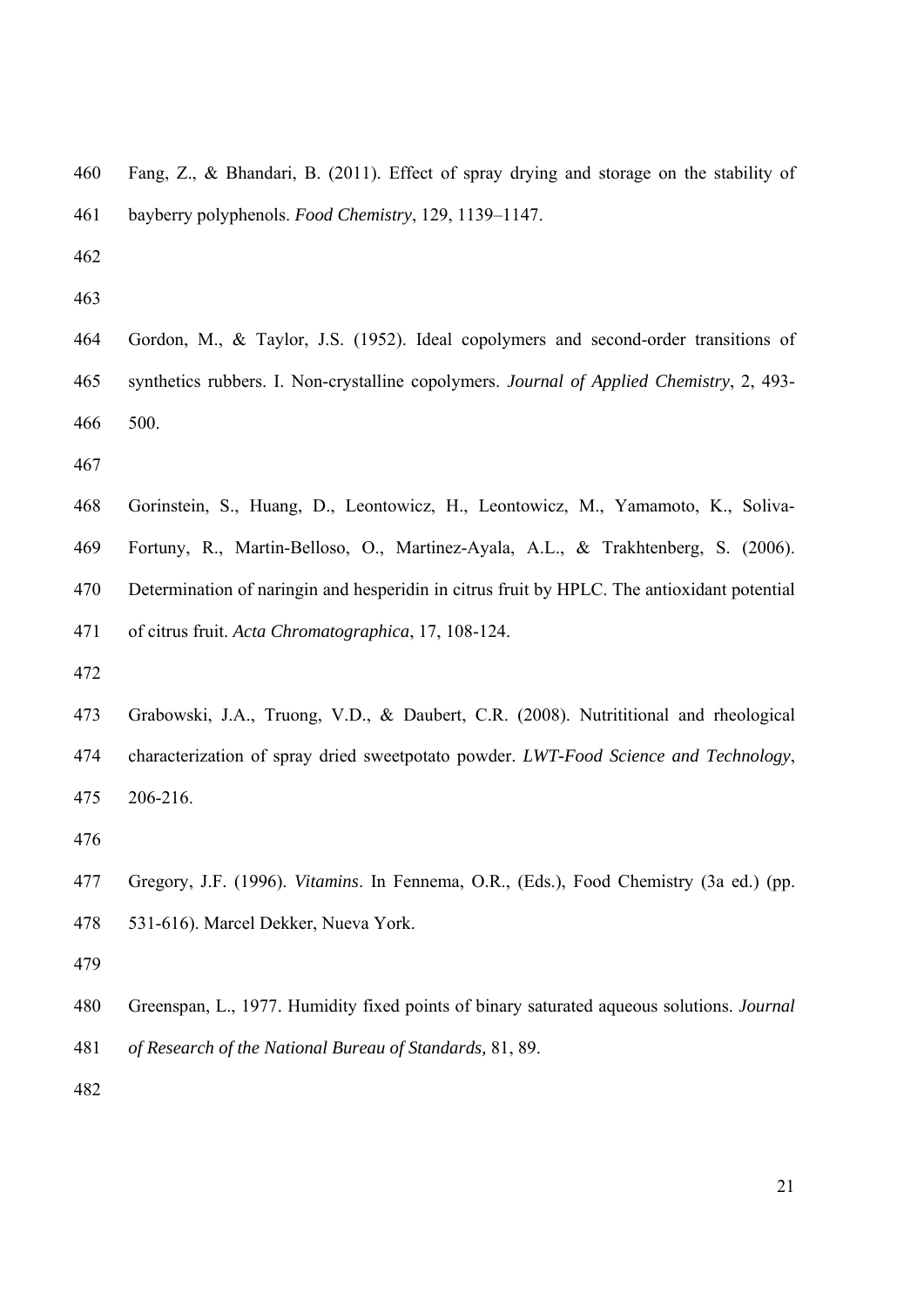- 483 Igual, M., García-Martínez, E., Camacho, M.M., & Martínez-Navarrete, N. (2010). Effect 484 of thermal treatment and storage on the stability of organic acids and the functional value of 485 grapefruit juice. *Food Chemistry*, 118, 291–299.
- 486
- 487 Igual, M., García-Martínez, E., Camacho, M.M., & Martínez-Navarrete, N. (2011). 488 Changes in flavonoids content of grapefruit juice by thermal treatment and storage. 489 *Innovative Food Science and Emerging Technologies*, 12, 153-162.
- 490
- 491 Kayashima, T., & Katayama, T. (2002). Oxalic acid is available as a natural antioxidant in
- 492 some systems. *Biochimica and Biophysica Acta*, 1573, 1–3.
- 493
- 494 Klimczak, I., Malecka, M., Szlachta, M., & Gliszcynska, A. (2007). Effect of storage on the 495 content of polyphenols, vitamin C and the antioxidant activity of orange juices. *Journal of*
- 496 *Food Composition and Analysis*, 20, 313–322.
- 497
- 498 Lo Scalzo, R. (2008). Organic acids influence on DPPH scavenging by ascorbic acid. *Food*  499 *Chemistry*, 107, 40-43.
- 500
- 501 Mastrocola, D., Dalla Rosa, M., & Massini, R. (1997). Freeze-dried strawberries rehydrated 502 in sugar solution: mass transfers and characteristics of final products. *Food Research*  503 *International*, 30(5), 359-364.
- 504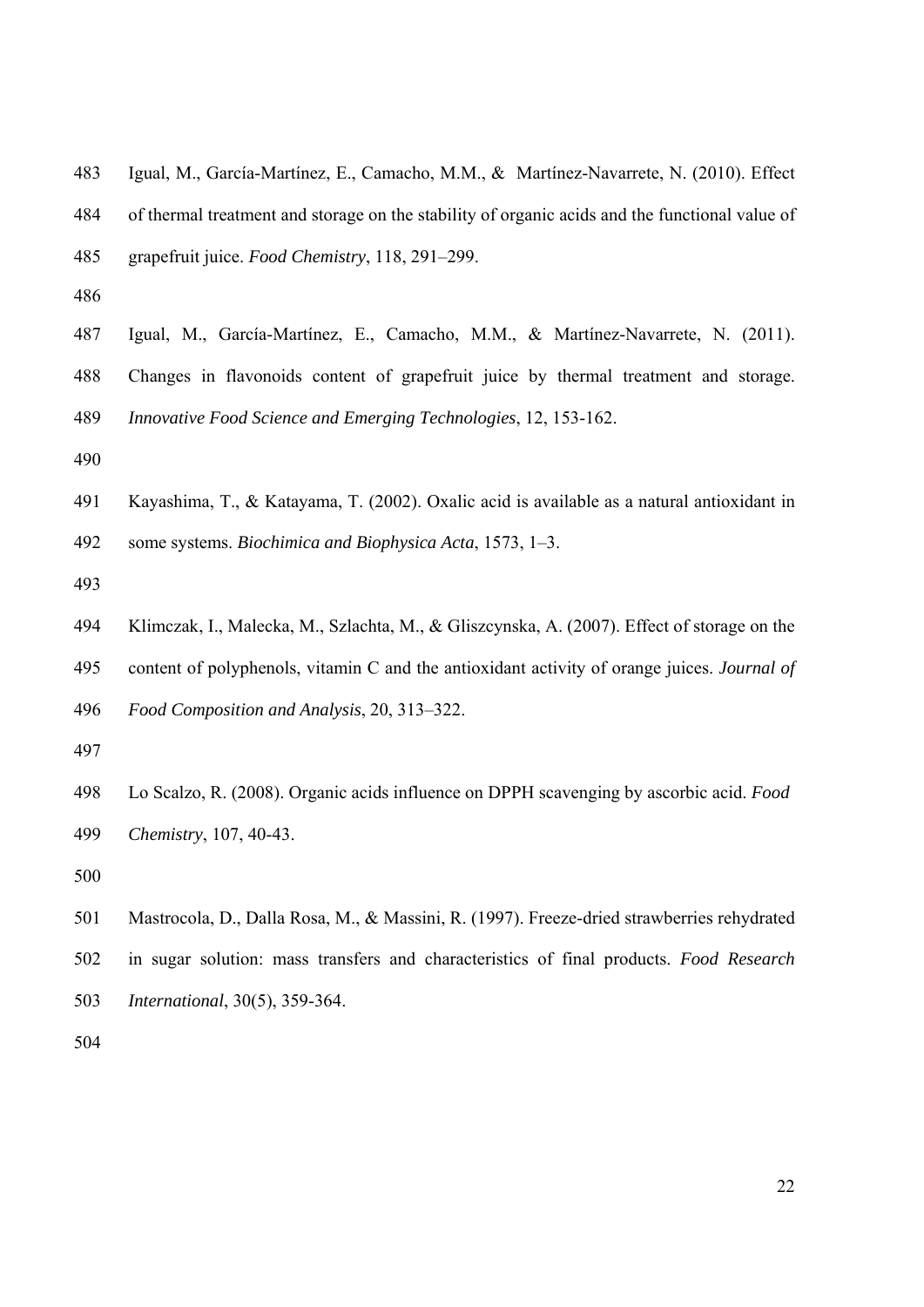- 505 Moraga G., Talens, P., Moraga M.J., & Martínez-Navarrete N. (2011). Implication of water 506 activity and glass transition on the mechanical and optical properties of freeze-dried apple 507 and banana slices. *Journal of Food Engineering*, 106 (3), 212-219.
- 508
- 509 Mosquera, L.H., Moraga, G., Fernández de Córdoba, P., & Martínez-Navarrete. (2011). 510 Water content–water activity–glass transition temperature relationships of spray-dried 511 borojó as related to changes in color and mechanical properties. *Food Biophysics.* DOI 512 10.1007/s11483-011-9215-2
- 513
- 514 Peterson, J., Beecher, G.R., Bhagwat, S.A., Dwyer, J.T., Gebhardt,S.E., Haytowitz, D.B., & 515 Holden, J.M. (2006). Flavanones in grapefruit, lemons and limes: A compilation and 516 review of the data from the analytical literature. *Journal of Food Composition and*  517 *Analysis*, 19, 74-80.
- 518
- 519 Roos, Y. H. (1993). Water activity and physical state effects on amorphous food stability.
- 520 *Journal of Food Processing and Preservation*, 16, 433–447
- 521
- 522 Roos, Y.H. (1995). Phase Transitions in Food. Academic Press, San Diego.
- 523
- 524 Rusell, L.F. (2004). Physical characterisation and nutrient analysis, *Handbook of food*  525 *analysis,* vol.1 (pp. 487-571). Marcel Dekker, New Cork.
- 526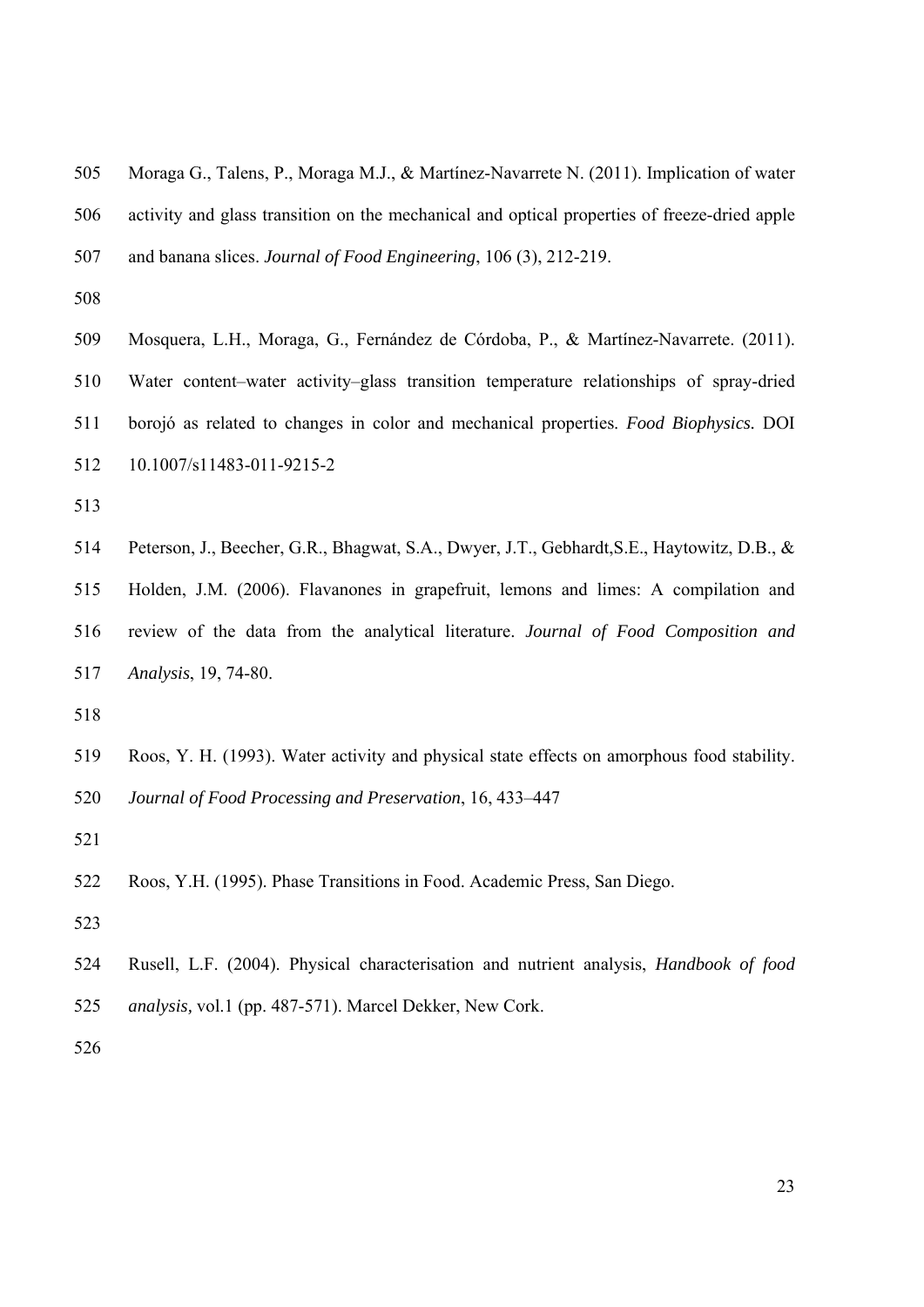| 527 | Sánchez-Moreno, C., Plaza, L., De Ancos, B., & Cano, M. P. (2003). Quantitative bioactive           |
|-----|-----------------------------------------------------------------------------------------------------|
| 528 | compounds assessment and their relative contribution to the antioxidant capacity of                 |
| 529 | commercial orange juices. Journal of the Science of Food and Agriculture, 83, 430-439.              |
| 530 |                                                                                                     |
| 531 | Spiess, W. E. L., & Wolf, W. R. (1983). The results of the COST 90 Project on water                 |
| 532 | <i>activity</i> . In R. Jowitt, F. Escher, B. Hallstrom, H. F. Th. Meffert, W. E. L. Spiess, and G. |
| 533 | Vos (Eds.). Physical properties of foods (pp. 65–91). London and New York.                          |
| 534 |                                                                                                     |
| 535 | Syamaladevi, R.M., Sablani, S.S., Tang, J., Powers, J., & Swanson, B.G. (2011). Stability           |

536 of anthocyanin in frozen and freeze-dried raspberries during long-term storage: in relation

537 to glass transition. *Journal of Food Science*, 76(6), 414-421.

- 538
- 539 Telis, V.R.N., & Martínez-Navarrete, N. (2009). Collapse and color changes in grapefruit 540 juice powder as affected by water activity, glass transition and addition of carbohydrate 541 polymers. *Food Biophysics*, 43, 44–751.
- 542
- 543 Tomás-Barberán, F.A., Gil, M.I., Cremin, P., Waterhouse, A.L., Hess- Pierce, B., & Kader, 544 A.A. (2001). HPLC-DAD-ESIMS Analysis of phenolic compounds in nectarines, peaches,

545 and plums. *Journal of Agricultural and Food Chemistry*, 49, 4748-4760.

- 546
- 547 Vanamala, J., Reddivari, L., Yoo, K.S., Pike, L.M., & Patil, B.S. (2006). Variation in the 548 content of bioactive flavonoid in different brands of orange and grapefruit juices. *Journal of*  549 *Food Composition and Analysis*, 157-166.
- 550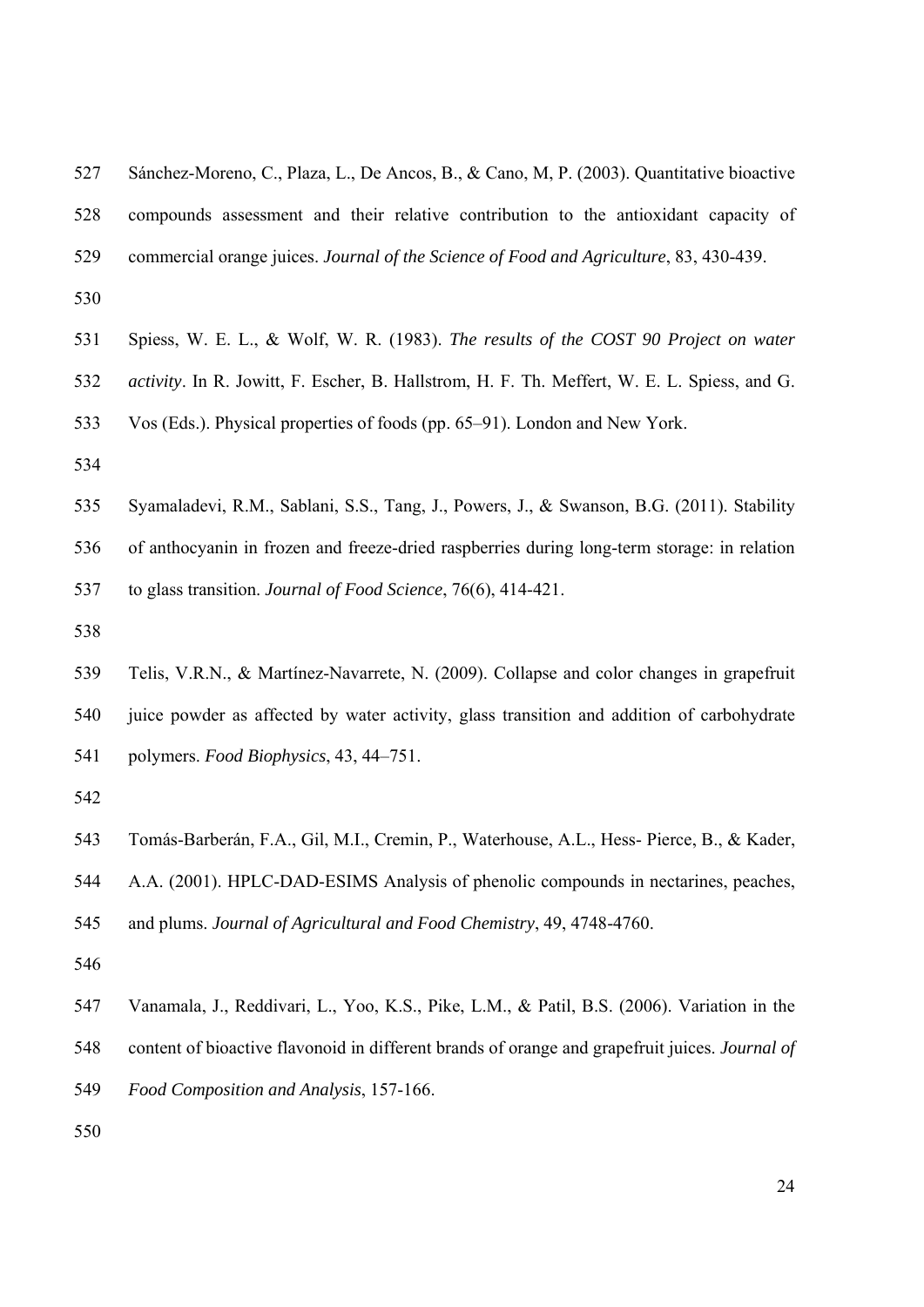- 551 Wang, Y., Chuang, Y., & Ku, Y. (2007). Quantitation of bioactive compounds in citrus
- 552 fruits cultivated in Taiwan. *Food Chemistry*, 102, 1163-1171.
- 553
- 554 Wang, S., & Langrish, T. A. (2009). Review of process simulations and the use of additives 555 in spray drying. *Food Research International*, 42 (1) 13-25.
- 556
- 557 Xu, G., Liu, D., Chen, J., Ye, X., Ma, Y., & Shi, J. (2008). Juice components and
- 558 antioxidant capacity of citrus varieties cultivated in China. *Food Chemistry*, 106, 545-551.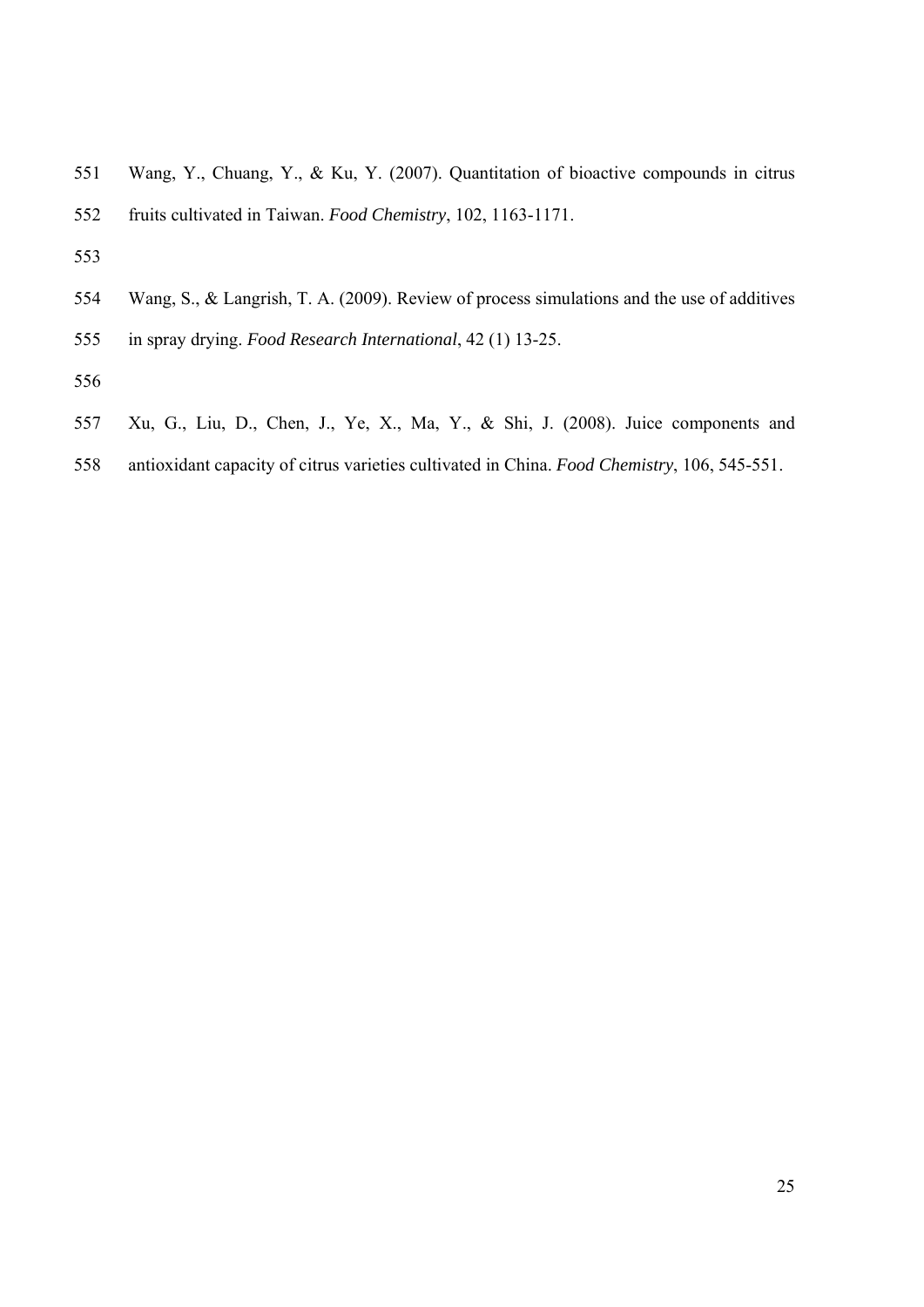## **FIGURE CAPTIONS**

Figure 1. Water activity - water content (-----) and temperature - water activity (------) relationships of grapefruit powder considering onset  $(-)$ , midpoint  $(\blacksquare)$  and endpoint temperatures of the glass transition. Experimental points and the GAB and Gordon  $\&$ Taylor fitted models.

Figure 2. Evolution of tartaric acid (TA), malic acid (MA), citric acid (CA) and total organic acids as a function of relative humiditie (RH) for grapefruit powder after  $3(\triangle)$ and 6  $\left(\square\right)$  months of storage.

Figure 3. Evolution of ascorbic acid, dehydroascorbic acid and vitamin C as a function of relative humiditie (RH) for grapefruit powder after 3 (A) and 6 (B) months of storage.

Figure 4. Evolution of total phenols and total flavonoids as a function of relative humiditie (RH) for grapefruit powder after 3 ( $\triangle$ ) and 6 ( $\Box$ ) months of storage.

Figure 5. Evolution of individual flavonoids (narirutin (NAT), naringin (NAR), naringenin (NAG), quercetin (QUER) hesperidin (HES), neohesperidin (NEOH), didymin (DID) and poncirin (PON)) as a function of relative humiditie (RH) for grapefruit powder after 3 ( $\triangle$ ) and 6 ( $\Box$ ) months of storage.

Figure 6. Evolution of % DPPH as a function of relative humiditie (RH) for grapefruit powder after 3 ( $\triangle$ ) and 6 ( $\Box$ ) months of storage. Predictive general linear models of evolution of % DPPH (equations and lines).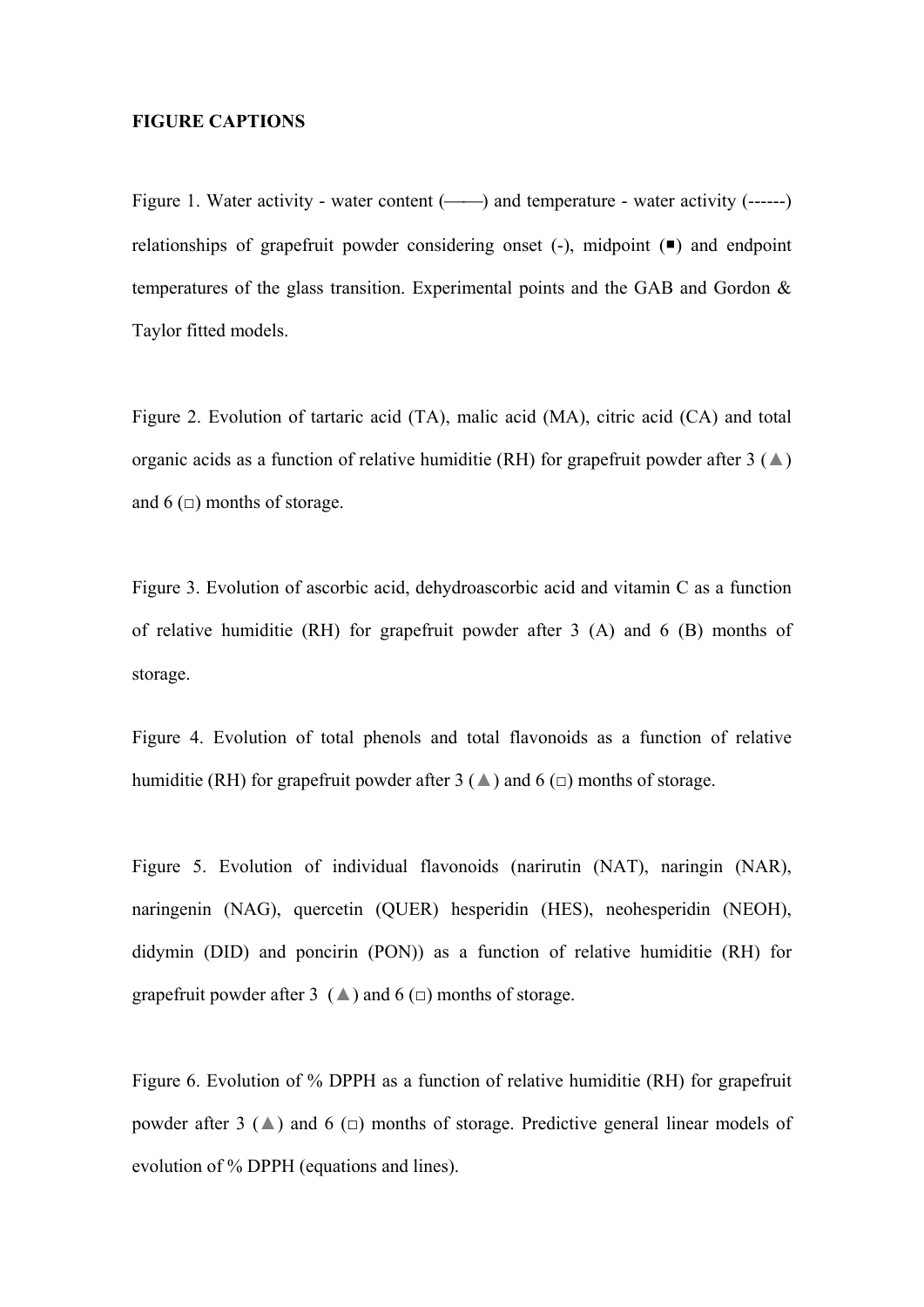

**Figure 1.**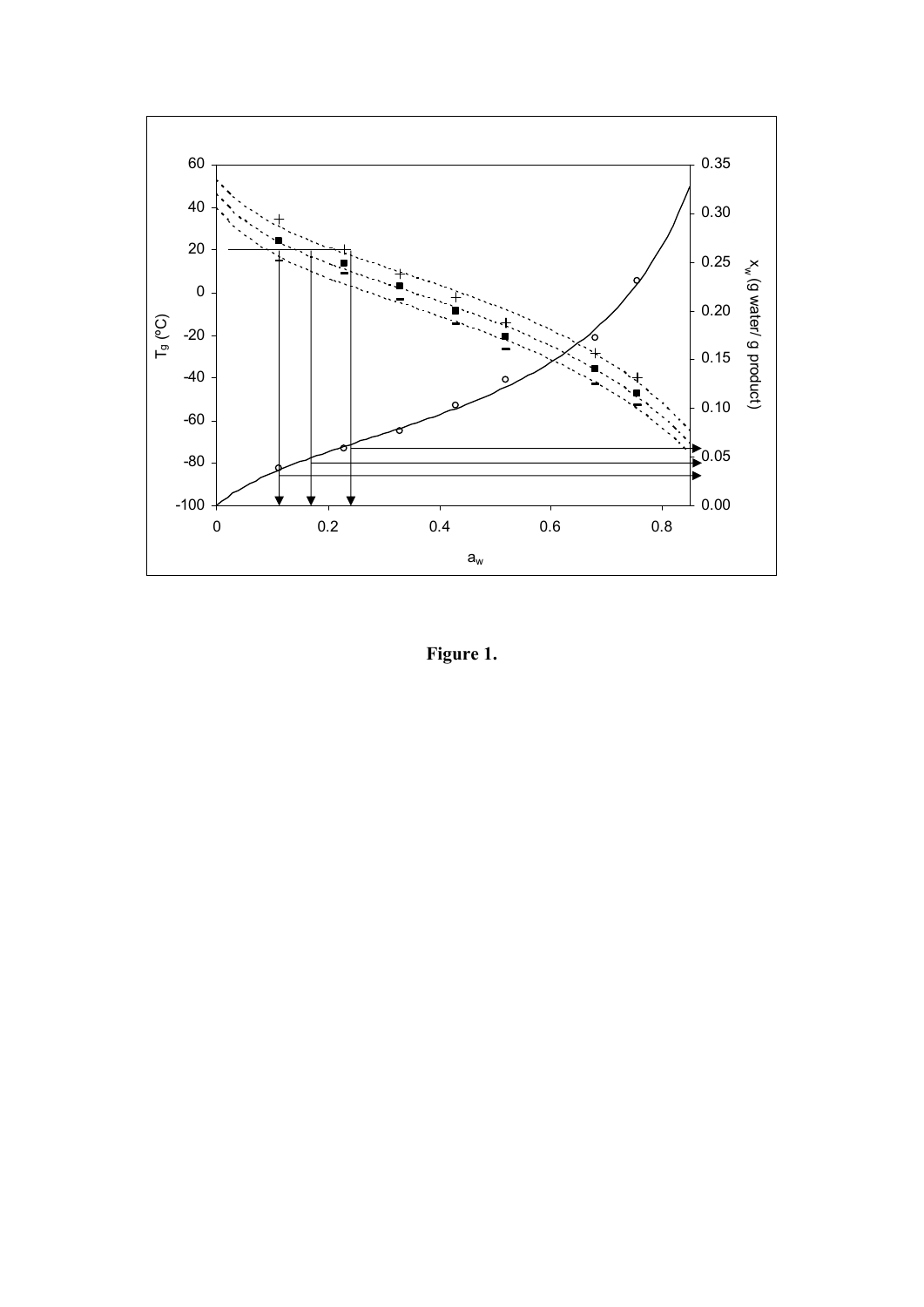

**Figure 2.**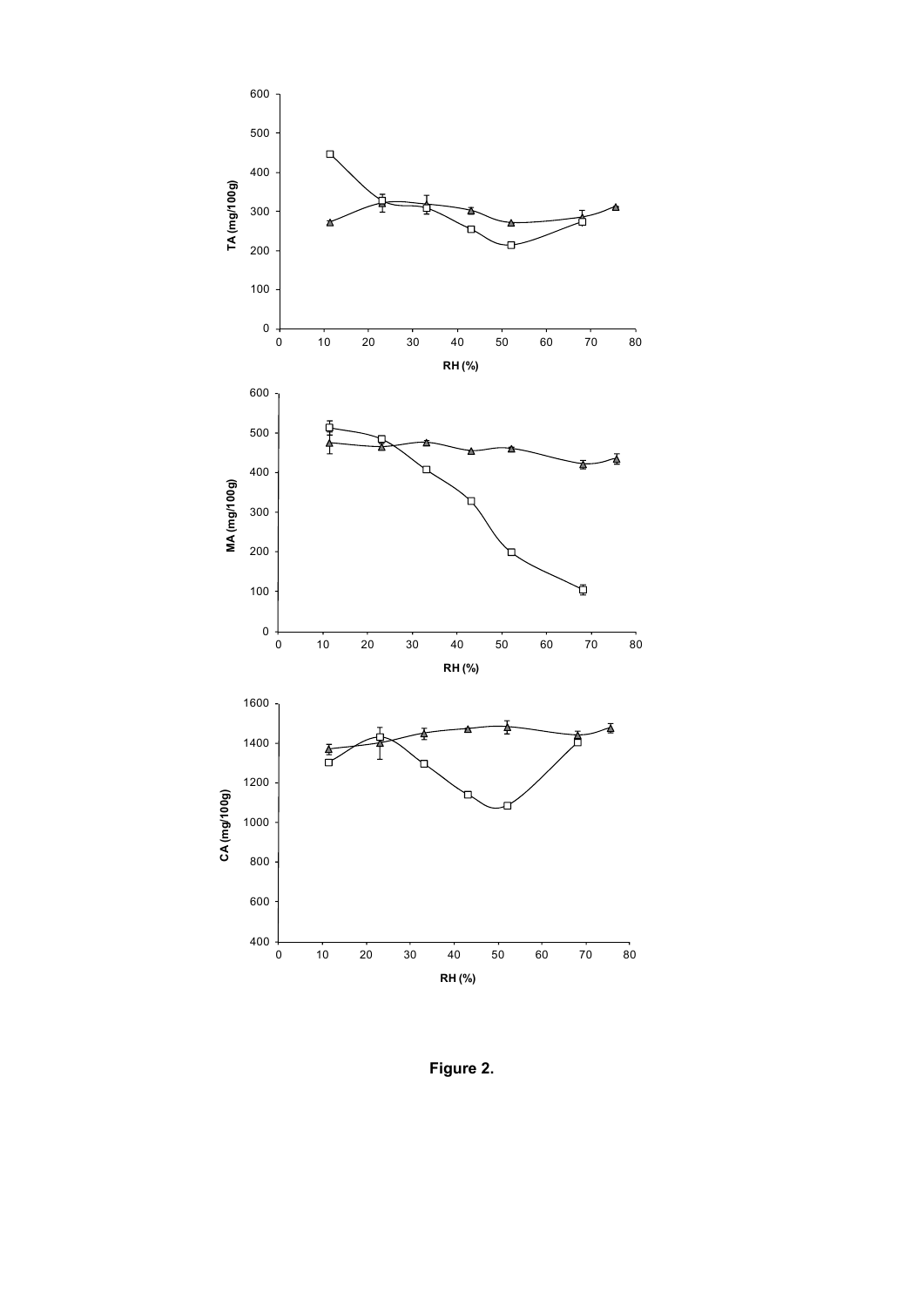

**Figure 3.**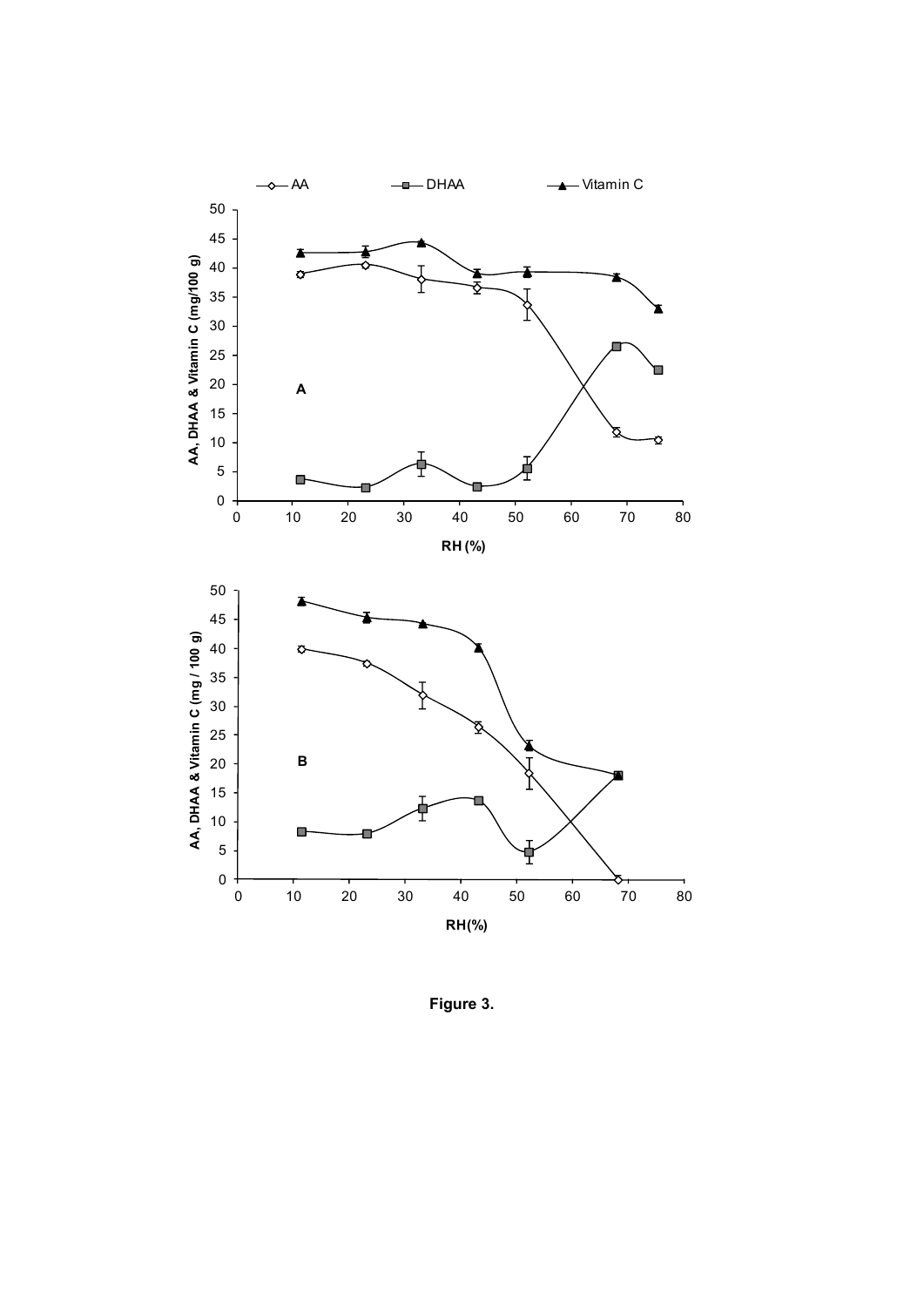

**Figure 4.**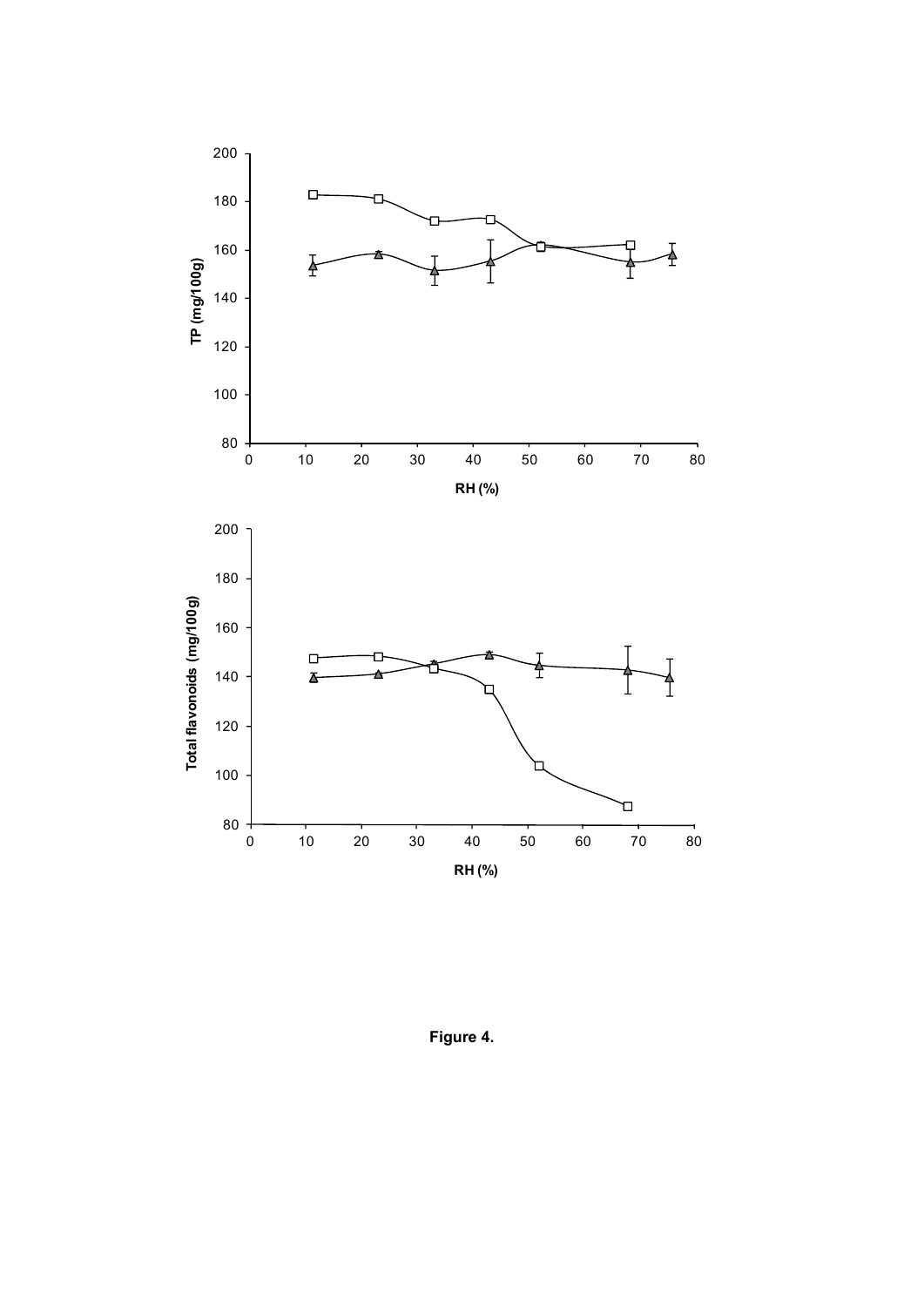

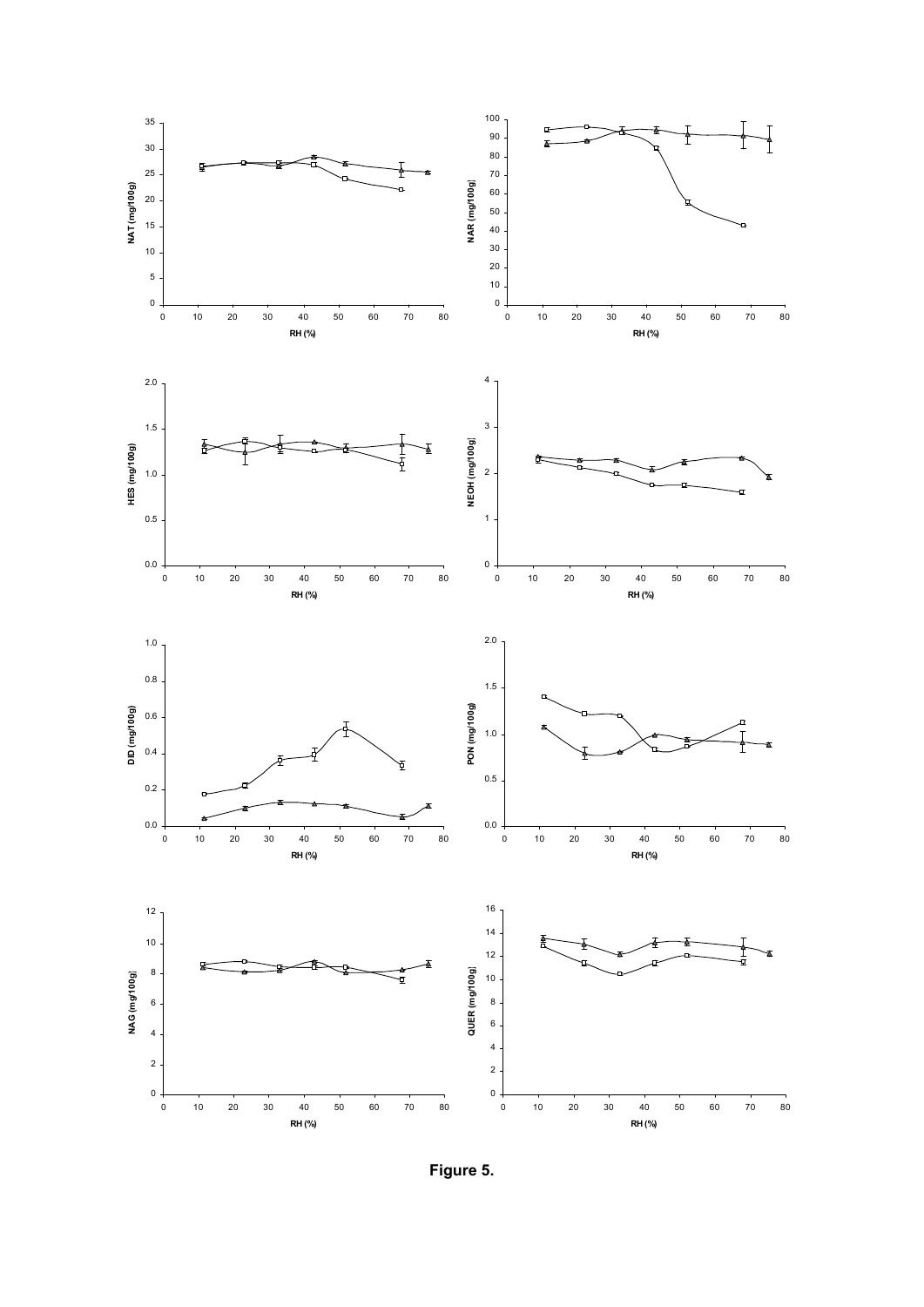

**Figure 6**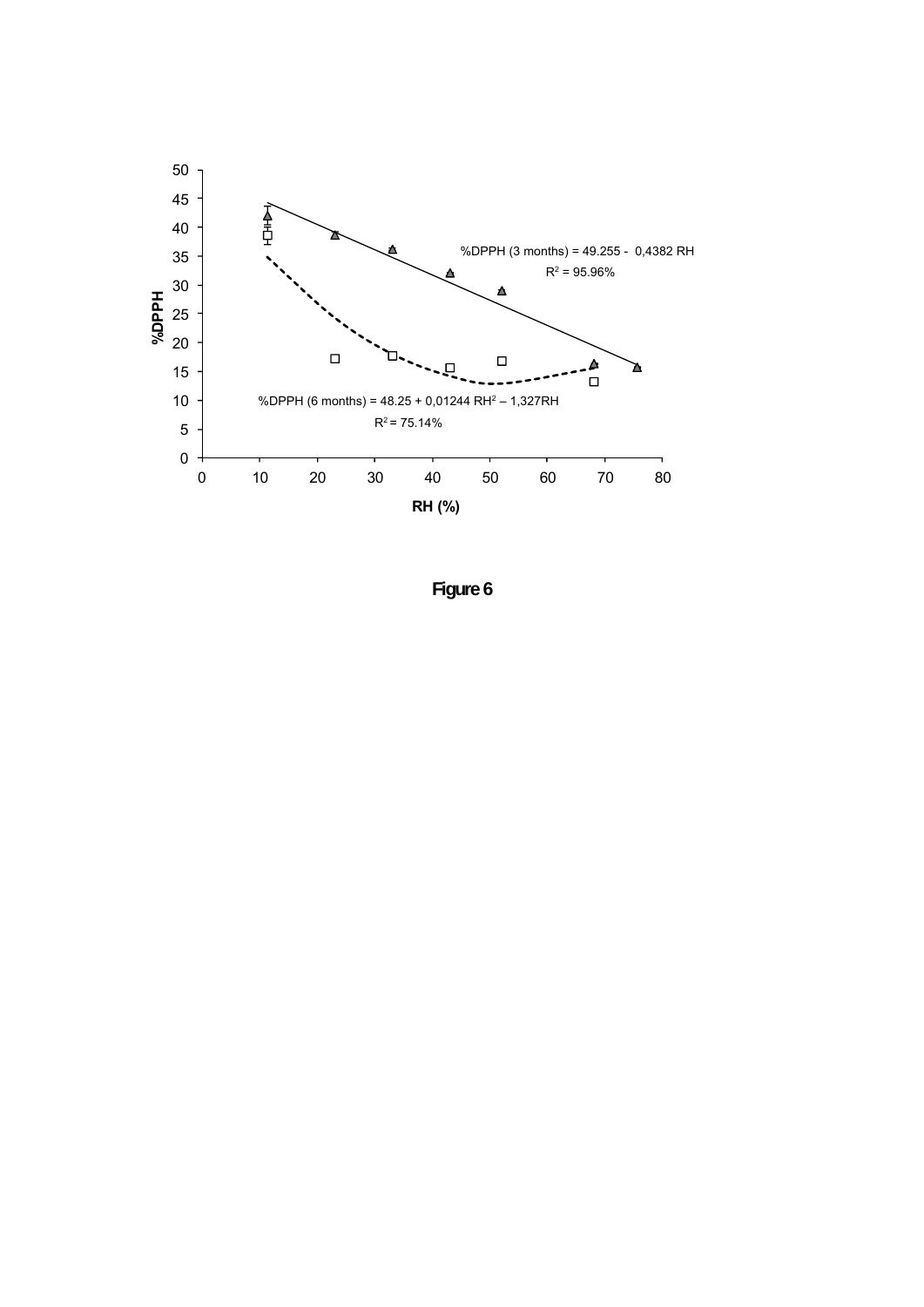Table 1. Characterization of fresh grapefruit (FG) and freeze-dried grapefruit powder (PG). Values of each compound expresed in mg/100g FG.

|                             |                   | FG                    | PG                    |
|-----------------------------|-------------------|-----------------------|-----------------------|
| Organic acids               | $TA^1$            | 456 $(18)^a$          | $316(26)^{b}$         |
|                             | MA <sup>1</sup>   | $614 (17)^{b}$        | 785 $(6)^a$           |
|                             | CA <sup>1</sup>   | $1,707(17)^a$         | $1,556(32)^{b}$       |
|                             | AA <sup>1</sup>   | $46(2)^a$             | $38.4(0.6)^{b}$       |
| <b>Flavonoids</b>           | $\mathbf{NAT}^1$  | $28(4)^a$             | $26(5)^a$             |
|                             | NAR <sup>1</sup>  | 106 (22) <sup>a</sup> | $81(18)^a$            |
|                             | HES <sup>1</sup>  | $3.0(0.3)^a$          | $1.38(0.05)^{a}$      |
|                             | NEOH <sup>1</sup> | $3.1(0.3)^a$          | $2.3(0.2)^a$          |
|                             | DID <sup>1</sup>  | $1.48(0.96)^a$        | $0.96(0.03)^{a}$      |
|                             | PON <sup>1</sup>  | $2.0(0.2)^a$          | $1.4(0.2)^a$          |
|                             | NAG <sup>1</sup>  | $9.85(0.97)^{a}$      | $8.40(0.57)^a$        |
|                             | QUER <sup>1</sup> | $14(2)^a$             | $10.7(0.5)^a$         |
| Total phenols <sup>1</sup>  |                   | $174(3)^a$            | 156 (12) <sup>a</sup> |
| Vitamin $C1$                |                   | 59 $(4)^a$            | 46.4 $(0.4)^a$        |
| <b>Antioxidant capacity</b> | (%DPPH)           | $46(2)^a$             | $35(3)^a$             |

The same letter in superscript within rows indicates homogeneous groups established by the ANOVA (p<0.05). 1 Units: mg/100g FG. TA: tartaric acid; MA: malic acid; CA:citric acid; AA: ascorbic acid; NAT: narirutin; NAR: naringin; HES: hesperidin; NEOH: neohesperidin; DID: didymin; PON:poncirin; NAG: naringenin; QUER: quercetin; TP: total phenols.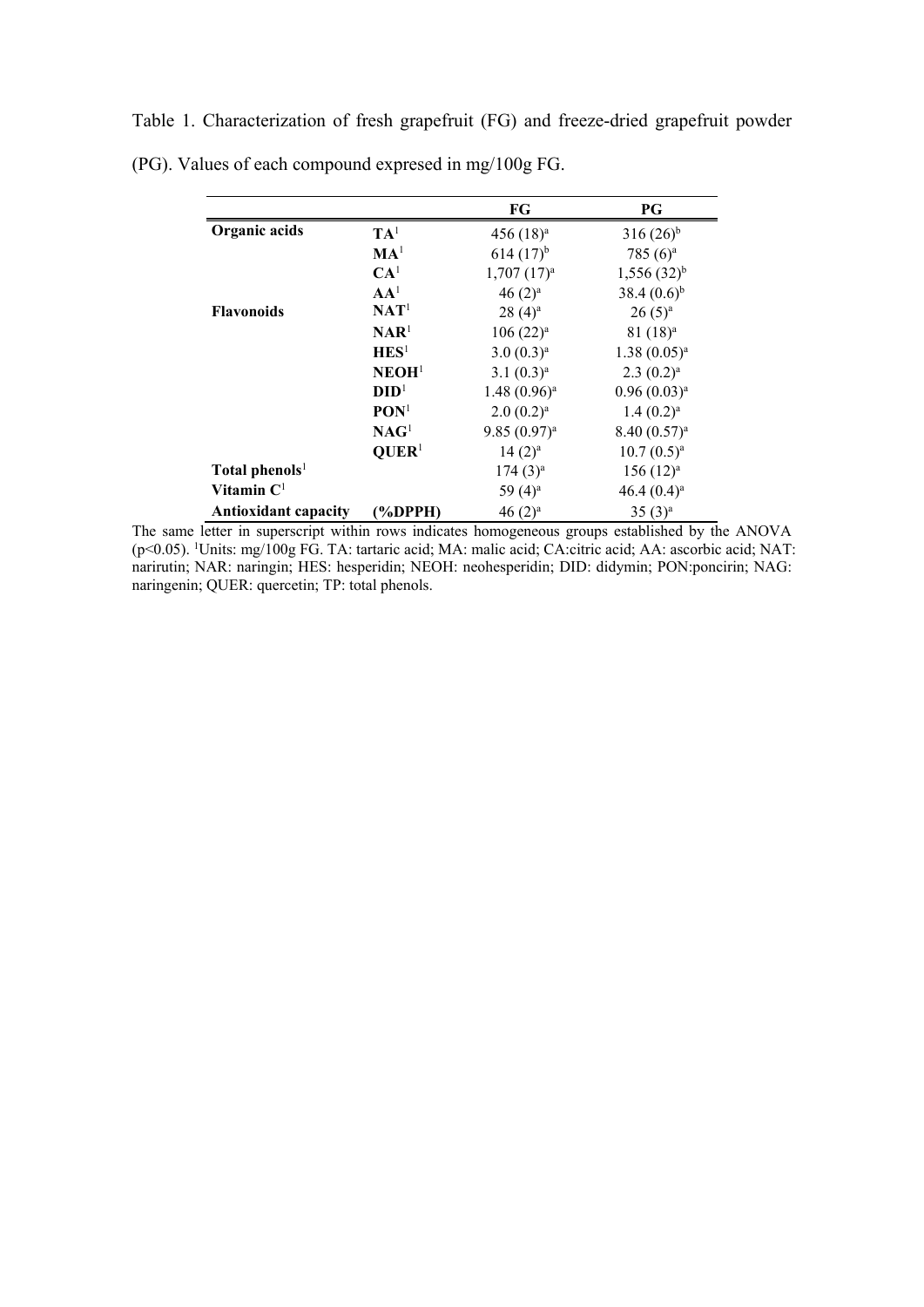1 Table 2. Parameters of the Gordon & Taylor model (Eq. 3) fitted to experimental data ( $\mathbb{R}^2$ : 2 determination coefficient). Critical water content (CWC, g water/g product) and critical 3 water activity (CWA) of grapefruit powder related to glass transition considering onset, 4 midpoint and endpoint  $T_g$  values.

| 5 |                   | Gordon & Taylor |               |                | Critical values $(20^{\circ}C)$ |            |  |
|---|-------------------|-----------------|---------------|----------------|---------------------------------|------------|--|
|   |                   | $T_{g(as)}$     | k             | $\mathbb{R}^2$ | <b>CWC</b>                      | <b>CWA</b> |  |
|   | $T_{\rm g}$ onset | $41.1 \pm 3.6$  | $4.1 \pm 0.3$ | 0.991          | 0.031                           | 0.089      |  |
|   | $T_g$ midpoint    | $48.2 \pm 2.6$  | $3.9 \pm 0.2$ | 0.995          | 0.043                           | 0.140      |  |
|   | $T_g$ endpoint    | $55.8 \pm 3.8$  | $3.7 \pm 0.3$ | 0.990          | 0.057                           | 0.210      |  |

6  $\overline{T_{\text{g(as)}}$ : glass transition of anhydrous solids (°C)

7 k: Gordon and Taylor constant model